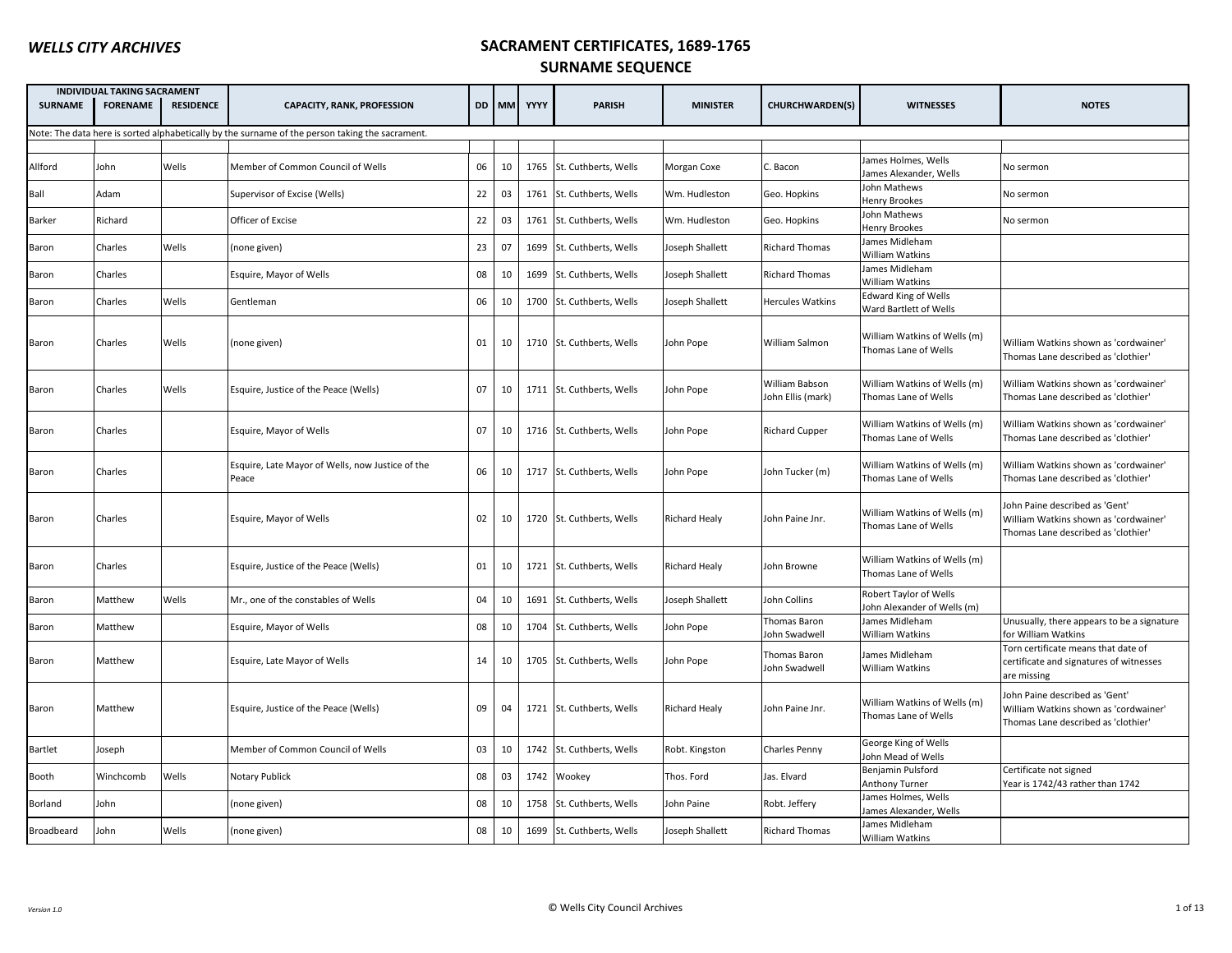|                | <b>INDIVIDUAL TAKING SACRAMENT</b> |                                     |                                                               |    |    |            |                           |                      |                                      |                                                                          |                                                                                                                                                                                |
|----------------|------------------------------------|-------------------------------------|---------------------------------------------------------------|----|----|------------|---------------------------|----------------------|--------------------------------------|--------------------------------------------------------------------------|--------------------------------------------------------------------------------------------------------------------------------------------------------------------------------|
| <b>SURNAME</b> | <b>FORENAME</b>                    | <b>RESIDENCE</b>                    | <b>CAPACITY, RANK, PROFESSION</b>                             |    |    | DD MM YYYY | <b>PARISH</b>             | <b>MINISTER</b>      | CHURCHWARDEN(S)                      | <b>WITNESSES</b>                                                         | <b>NOTES</b>                                                                                                                                                                   |
| Brock          | James                              | Wells                               | Constable of Wells                                            | 06 | 10 | 1765       | St. Cuthberts, Wells      | Morgan Coxe          | C. Bacon                             | James Holmes, Wells<br>James Alexander, Wells                            | No sermon                                                                                                                                                                      |
| <b>Brookes</b> | Henry                              |                                     | Officer of Excise (Wells)                                     | 22 | 03 | 1761       | St. Cuthberts, Wells      | Wm. Hudleston        | Geo. Hopkins                         | Adam Ball<br>ohn Mathews                                                 | No sermon                                                                                                                                                                      |
| Browne         | John                               |                                     | Member of Common Council of Wells                             | 07 | 06 | 1741       | St. Cuthberts, Wells      | Robt. Kingston       | Robt. Franncis                       | George King of Wells<br>William Style of Wells                           |                                                                                                                                                                                |
| Bunbury        | Matthew                            |                                     | Ensign in Honourable Col. Grove's Regiment of Foot            | 26 | 03 | 1727       | St. Cuthberts, Wells      | <b>Richard Healy</b> | <b>Henry Hellard</b>                 | Lieutenant Nicholas Rylands<br><b>Ensign Edward Lyster</b>               |                                                                                                                                                                                |
| Burland        | John                               | Wells                               | Esquire                                                       | 25 | 12 |            | 1738 St. Cuthberts, Wells | Lawson Hudleston     | <b>Francis Thacker</b>               | George King of Wells,<br>Tailor<br>William Style of Wells,<br>Cordwainer |                                                                                                                                                                                |
| Caine          | Francis                            |                                     | Member of Common Council of Wells                             | 09 | 10 |            | 1743 St. Cuthberts, Wells | Wm. Hudleston        | Joseph Kemle                         | George King of Wells<br>John Mead of Wells                               | Surname of churchwarden not clear<br>possibly intended as 'Kemble'?                                                                                                            |
| Chaigneau      | John                               |                                     | Surgeon in Honourable Col. Grove's Regiment of<br>Foot        | 09 | 04 | 1727       | <b>Buckland Dinham</b>    | Jos, Jenkins         | John Morgan                          | Joseph Tourness<br><b>Thomas Collier</b>                                 | Surname of first witness not clear                                                                                                                                             |
| Chappell       | Robert                             | Wells                               | Gent, Lieutenant in His Majesty's Marine Forces               | 05 | 10 | 1755       | St. Cuthberts, Wells      | Wm. Hudleston        | James Hood                           | James Holmes, Wells<br>James Alexander, Wells                            | No sermon                                                                                                                                                                      |
| Charles        | William                            |                                     | Surgeon in Major General Handasyde's<br>Regiment of Foot      | 05 | 10 |            | 1740 St. Cuthberts, Wells | Robt. Kingston       | Robt. Franncis                       | George King of Wells<br>William Style of Wells                           |                                                                                                                                                                                |
| Clinton        | Guido                              | Wells                               | Gentleman                                                     | 03 | 10 |            | 1714 St. Cuthberts, Wells | John Pope            | Abraham Mogg                         | William Coward of Wells<br>William Hughes of Wells                       | Name of churchwarden not given on<br>certificate, but churchwarden's<br>signature is present<br>William Coward described as 'Esquire'<br>William Hughes described as 'Esquire' |
| Collier        | Thomas                             |                                     | Ensign in Right Honourable Lord Cadogan's<br>Regiment of Foot | 09 | 04 | 1727       | <b>Buckland Dinham</b>    | Jos, Jenkins         | John Morgan                          | Lieutenant Joseph Francis<br>Surgeon John Chaigneau                      |                                                                                                                                                                                |
| Collins        | John                               | Wells                               | Mr., one of the corporation of Wells                          | 04 | 10 | 1691       | St. Cuthberts. Wells      | Joseph Shallett      | <b>William Bretton</b>               | Robert Taylor<br>John Alexander (m)                                      |                                                                                                                                                                                |
| Comes          | Richard                            | Wells                               | Esquire                                                       | 07 | 10 |            | 1716 St. Cuthberts, Wells | John Pope            | John Rowley                          | James Yorke of Wells<br>Thomas Bartlett (m)                              | Thomas Bartlett shown as 'cordwainer'<br>Both James Yorke and Thomas Bartlett<br>described as 'Gent'                                                                           |
| Cook           | Ely                                | Lympsham                            | Gentleman                                                     | 06 | 10 | 1765       | Westbury                  | John Pearse          | Thomas Urch<br><b>Philip Collier</b> | Edward Symes, South Brent<br>Thomas Spencer, Westbury                    |                                                                                                                                                                                |
| Cook           | John                               |                                     | Major in Lieutenant General Wolfe's Regiment of<br>Foot       | 26 | 12 | 1756       | Dinder                    | Edm. Lovell          | James Cooke                          | Henry Lee, Esquire<br>ames Hart, Gent                                    |                                                                                                                                                                                |
| Cooke          | Hodges                             | Wells                               | Esquire, Mayor of Wells                                       | 02 | 10 | 1692       | St. Cuthberts, Wells      | Joseph Shallett      | John Collins                         | James Midleham<br>ohn Alexander (m)                                      |                                                                                                                                                                                |
| Cooke          | Hodges                             |                                     | Esquire, Mayor of Wells                                       | 03 | 10 |            | 1703 St. Cuthberts, Wells | Peter Bellinger      | James Thomas<br>George Hall          | James Midleham<br>William Watkins                                        | Unusually, there appears to be a signature<br>for William Watkins                                                                                                              |
| Cooke          | Hodges                             | Wells                               | Clothier                                                      | 28 | 08 |            | 1720 St. Cuthberts, Wells | <b>Richard Healy</b> | Joseph Pearce                        | Charles Tudway of Wells<br><b>Charles Cross of Wells</b>                 |                                                                                                                                                                                |
| Coward         | William                            | Liberty of St.<br>Andrews,<br>Wells | Serjeant at Law                                               | 23 | 07 |            | 1699 St. Cuthberts, Wells | Joseph Shallett      | <b>Richard Thomas</b>                | James Midleham<br>William Watkins                                        |                                                                                                                                                                                |
| Coward         | William                            | Wells                               | Serjeant at Law                                               | 04 | 10 |            | 1702 St. Cuthberts, Wells | Joseph Shallett      | Abraham Wills                        | James Midleham<br>William Watkins                                        |                                                                                                                                                                                |
| Coward         | William                            | Wells                               | Serjeant at Law                                               | 04 | 07 |            | 1703 St. Cuthberts, Wells | Joseph Shallett      | James Thomas<br>George Hall          | Joseph Luffe<br>William Goldsmith                                        |                                                                                                                                                                                |
| Coward         | William                            | Wells                               | Gentleman                                                     | 06 | 10 | 1706       | St. Cuthberts, Wells      | John Pope            | <b>William Haines</b><br>James Board | <b>Thomas Bartlett</b><br>John Bartlett                                  | Signature of William Haines seems to<br>be missing from the certificate                                                                                                        |
| Coward         | William                            | Wells                               | Esquire                                                       | 25 | 01 |            | 1707 St. Cuthberts, Wells | John Pope            | Thomas Marchant                      | <b>Edward King</b><br><b>Thomas Bartlett</b>                             | Date is actually 25 January 1707/08                                                                                                                                            |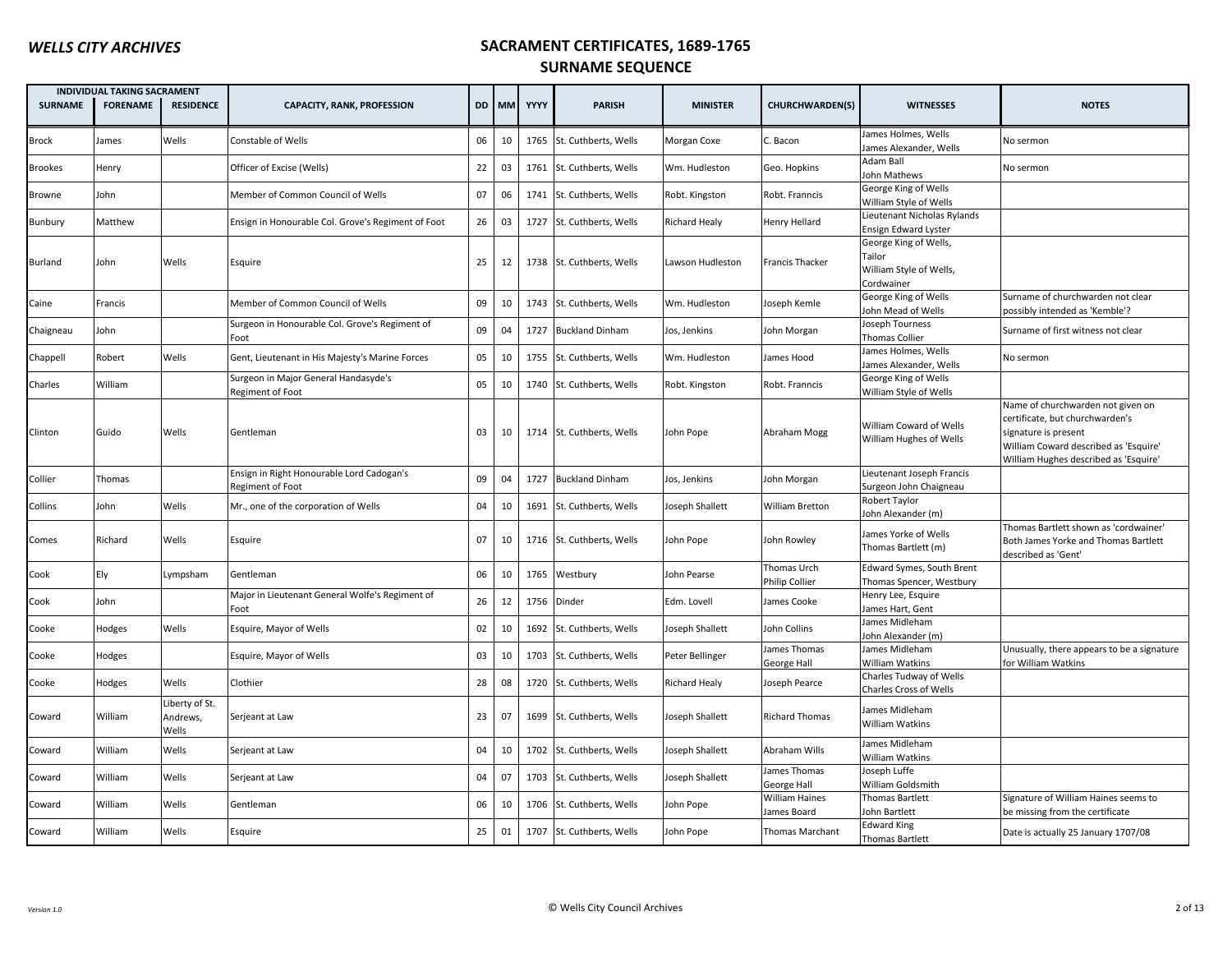|                | <b>INDIVIDUAL TAKING SACRAMENT</b> |                                     |                                                                |    |       |      |                           |                    |                                    |                                                           |                                                                                                                                                 |
|----------------|------------------------------------|-------------------------------------|----------------------------------------------------------------|----|-------|------|---------------------------|--------------------|------------------------------------|-----------------------------------------------------------|-------------------------------------------------------------------------------------------------------------------------------------------------|
| <b>SURNAME</b> | <b>FORENAME</b>                    | <b>RESIDENCE</b>                    | <b>CAPACITY, RANK, PROFESSION</b>                              |    | DD MM | YYYY | <b>PARISH</b>             | <b>MINISTER</b>    | <b>CHURCHWARDEN(S)</b>             | <b>WITNESSES</b>                                          | <b>NOTES</b>                                                                                                                                    |
| Coward         | William                            | Wells                               | (none given)                                                   | 03 | 10    |      | 1714 St. Cuthberts, Wells | John Pope          | Abraham Mogg                       | William Watkins of Wells (m)<br>Thomas Lane of Wells      | William Watkins shown as 'cordwainer'<br>Thomas Lane described as 'clothier'                                                                    |
| Cowper         | Thomas                             | Wells                               | (none given)                                                   | 03 | 10    | 1697 | St. Cuthberts, Wells      | Joseph Shallett    | William Merifield<br>Thomas Butler | James Midleham<br>William Watkins (m)                     |                                                                                                                                                 |
| Cowper         | Thomas                             |                                     | Esquire, Late Mayor of Wells                                   | 02 | 10    |      | 1709 St. Cuthberts, Wells | John Pope          | William Salmon<br>William Nash     | William Watkins of Wells (m)<br>Thomas Lane of Wells      |                                                                                                                                                 |
| Cozens         | Richard                            |                                     | Officer of Excise                                              | 24 | 05    |      | 1713 St. Cuthberts, Wells | John Pope          | John West                          | Iohn Typpett of Wells<br>Petter Sowton of<br>Croscombe    | Certificate not prepared until 26th<br>May<br>John Typpett and Petter (sic) Sowton<br>both described as 'Gent'                                  |
| Cozens         | Richard                            |                                     | Officer of Excise for Wells First Division                     | 17 | 04    |      | 1715 St. Cuthberts, Wells | John Pope          | Abraham Mogg                       | John Typpett of Wells<br>Robert Parker of Wells           | Both John Typpett and Robert Parker<br>are described as 'Gent'                                                                                  |
| Crymble        | Roger                              |                                     | Lieutenant in Honourable George Grove's<br>Regiment of Foot    | 26 | 03    |      | 1727 St. Cuthberts, Wells | Richard Healy      | Henry Hellard                      | Iohn Freke<br>Nicholas Ford                               |                                                                                                                                                 |
| Dalgardno      | Newdigate                          |                                     | Ensign in Honourable Col. Grove's Regiment of Foot             | 26 | 03    |      | 1727 St. Cuthberts, Wells | Richard Healy      | Henry Hellard                      | Lieutenant Lemyng<br>Richardson<br>Ensign Thomas Leake    |                                                                                                                                                 |
| Davenport      | Peter                              |                                     | Gentleman                                                      | 22 | 02    |      | 1707 St. Cuthberts, Wells | John Pope          | Thomas Marchant                    | William Watkins of Wells (m)<br>Thomas Lane of Wells      | Date is actually 22 February 1707/08                                                                                                            |
| Davis          | John                               |                                     | Esquire, Mayor of Wells                                        | 09 | 10    |      | 1698 St. Cuthberts, Wells | Joseph Shallett    | William Horsey                     | James Midleham<br>William Watkins (m)                     |                                                                                                                                                 |
| Davis          | John                               | Wells                               | Gent, one of the masters of the city                           | 08 | 10    |      | 1699 St. Cuthberts, Wells | Joseph Shallett    | <b>Richard Thomas</b>              | lames Midleham<br>William Watkins                         | Torn certificate means the only the month<br>is visible. Date assumed to be<br>same as in preceding record since<br>officials involved are same |
| Davis          | Peter                              | Wells                               | Esquire                                                        | 08 | 07    | 1705 | Dinder                    | <b>Henry Mills</b> | James Cooke                        | Charles King<br>Iohn Charley (m)                          |                                                                                                                                                 |
| Davis          | Peter                              | Wells                               | Esquire, Recorder of Wells                                     | 03 | 10    |      | 1714 St. Cuthberts, Wells | John Pope          | Abraham Mogg                       | William Watkins of Wells (m)<br>Thomas Lane of Wells      | Thomas Lane described as 'Sergeant<br>at Mace for Wells'; the same<br>description may apply to William Watkins<br>but it is not explicit        |
| Davis          | Peter                              | Liberty of St.<br>Andrews,<br>Wells | Esquire                                                        | 17 | 04    |      | 1715 St. Cuthberts, Wells | John Pope          | Abraham Mogg<br>William Paine      | William Goldfinch of Wells<br><b>Edward Wood of Wells</b> | Both William Goldfinch and Edward<br>Wood are described as 'Gent'                                                                               |
| Day            | Francis                            | Wells                               | Gentleman                                                      | 05 | 10    |      | 1707 St. Cuthberts, Wells | John Pope          | <b>Thomas Marchant</b>             | Peter Davis of Wells<br>John Elford of Wells              | John Elford' is signature of witness, but<br>referred to as 'John Elvar' in the text                                                            |
| Day            | John                               | Wells                               | Gentleman                                                      | 24 | 12    | 1699 | St. Cuthberts, Wells      | Joseph Shallett    | William Nie<br>Hercules Watkins    | Edward King<br>Ward Bartlett (m)                          | John Day described as 'Junr'                                                                                                                    |
| Day            | John                               | Wells                               | Gentleman                                                      | 04 | 10    |      | 1702 St. Cuthberts, Wells | Joseph Shallett    | Abraham Wills                      | <b>Edward King of Wells</b><br>Ward Bartlett of Wells (m) | John Day described as 'Junr'                                                                                                                    |
| Devereux       | Walter                             |                                     | Captain in Major General Handasyde's<br>Regiment of Foot       | 05 | 10    |      | 1740 St. Cuthberts, Wells | Robt. Kingston     | Robt. Franncis                     | George King of Wells<br>William Style of Wells            |                                                                                                                                                 |
| Dixie          | Richard                            |                                     | Ensign in Honourable Col. Grove's Regiment of Foot             | 26 | 03    | 1727 | St. Cuthberts, Wells      | Richard Healy      | Henry Hellard                      | Lieutenant William Mercer<br>Ensign John Freke            |                                                                                                                                                 |
| Downes         | Michael                            |                                     | Gent, Ensign in Lieutenant General Wolfe's<br>Regiment of Foot | 26 | 12    |      | 1756 Dinder               | Edm. Lovell        | James Cooke                        | Wm. Morrison<br>James Hart, Gent                          |                                                                                                                                                 |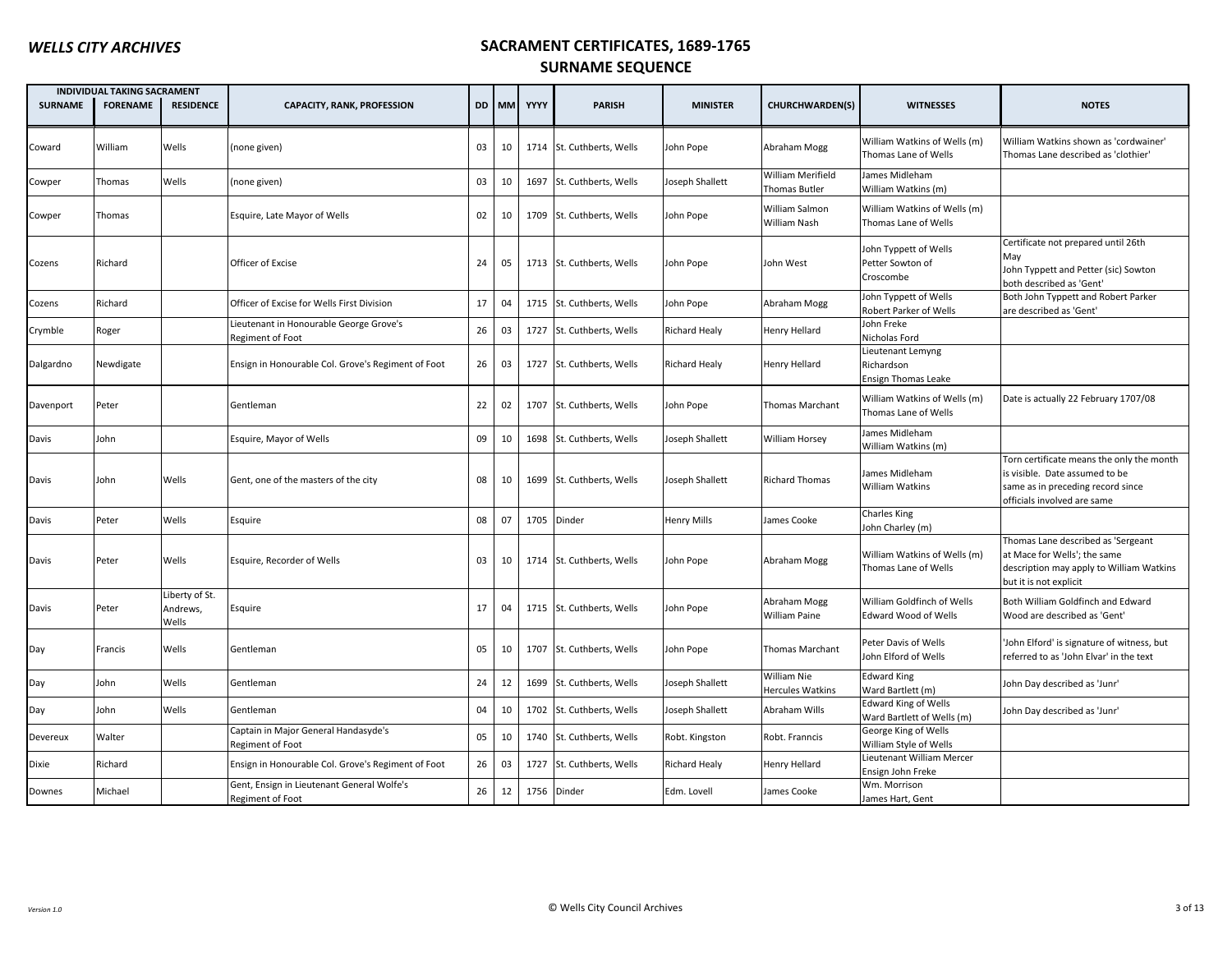|                | <b>INDIVIDUAL TAKING SACRAMENT</b> |                  |                                                                                              |    |       |             |                               |                      |                                        |                                                                                                         |                                                                                                                                                    |
|----------------|------------------------------------|------------------|----------------------------------------------------------------------------------------------|----|-------|-------------|-------------------------------|----------------------|----------------------------------------|---------------------------------------------------------------------------------------------------------|----------------------------------------------------------------------------------------------------------------------------------------------------|
| <b>SURNAME</b> | <b>FORENAME</b>                    | <b>RESIDENCE</b> | <b>CAPACITY, RANK, PROFESSION</b>                                                            |    | DD MM | YYYY        | <b>PARISH</b>                 | <b>MINISTER</b>      | <b>CHURCHWARDEN(S)</b>                 | <b>WITNESSES</b>                                                                                        | <b>NOTES</b>                                                                                                                                       |
| Draper         | Edward                             |                  | Esquire, Quarter Master in the Regiment of Horse<br>commanded by Right Honourable Lord Irwin | 29 | 03    |             | 1719 St. Cuthberts, Wells     | <b>Richard Healy</b> | Charles Baron                          | Humphrey Good of Castle<br>Ellis in Wexford<br>Cuthbert Wightman of<br>Stannington in<br>Northumberland | Charles Baron described as 'Gent'<br>Certificate not made out until 3 April<br>Humphrey Good shown as 'Gent' and<br>Cuthbert Wightman as 'Esquire' |
| Dresser        | John                               |                  | Officer of Excise (Shepton Mallet)                                                           | 29 | 03    | 1761        | Croscombe                     | . Sampson            | <b>Edward Hodges</b>                   | Francis Prideaux<br>Charles Loker                                                                       |                                                                                                                                                    |
| Esgar          | Iohn                               |                  | Gentleman, Commissioner of Sewers                                                            | 05 | 11    | 1759        | Meare                         | S. Burgess           | Wm. Phelps                             | John West Jnr. of Meare<br>John Day Jnr. of Meare                                                       |                                                                                                                                                    |
| Esgar          | John                               | Meare            | Gentleman, Commissioner of Sewers                                                            | 13 | 10    | 1765        | Meare                         | R. Gerrard           | John Gillett                           | Iohn West of Meare<br>Jacob Difford of Meare                                                            |                                                                                                                                                    |
| Evett          | John                               |                  | Officer of the Leather Tax for Wells                                                         | 17 | 04    |             | 1715 St. Cuthberts, Wells     | John Pope            | Abraham Mogg                           | Robert Parker of Wells<br>Charles Prosser of<br>Crosscomb                                               | Robert Parker and Charles Prosser are<br>both described as 'Gent'                                                                                  |
| Ford           | Nicholas                           |                  | Ensign in Honourable Col. Grove's Regiment of Foot                                           | 26 | 03    | 1727        | St. Cuthberts, Wells          | Richard Healy        | Henry Hellard                          | Lt. Roger Crymble<br>Ensign John Freke                                                                  |                                                                                                                                                    |
| Franklin       | Francis                            |                  | Rector of Chelvye                                                                            | 01 | 05    | 1720        | St. Cuthberts, Wells          | <b>Richard Healy</b> | oseph Pearce                           | Thomas Bacon of Mansell<br>John Brown of Wells                                                          | Location now has spelling of 'Chelvey'                                                                                                             |
| Freke          | lohn                               |                  | Ensign in Colonel Grove's Regiment of Foot                                                   | 26 | 03    | 1727        | St. Cuthberts, Wells          | <b>Richard Healy</b> | Henry Hellard                          | <b>Richard Dixie</b><br>Roger Crymble                                                                   |                                                                                                                                                    |
| Goldring       | Henery                             |                  | Officer of Excise                                                                            | 22 | 03    | 1761 Bruton |                               | John Goldesbrough    | Austin Goldesbrough<br>William Chattin | Adam Littleton<br><b>Richard Tompkins</b>                                                               |                                                                                                                                                    |
| Goldsmith      | William                            | Wells            | Gentleman                                                                                    | 04 | 10    |             | 1702 St. Cuthberts, Wells     | Joseph Shallett      | Abraham Wills                          | James Midleham<br><b>William Watkins</b>                                                                | Specific reference to 1702 being the<br>first year of the reign of Queen Anne                                                                      |
| Grene          | William                            |                  | Leutenant                                                                                    | 29 | 03    | 1761        | St. Benedict's<br>Glastonbury | S. Burgess (curate)  | Thos. Hassell                          | John Stuart<br><b>Richard Vincent</b>                                                                   | Spelling of 'Leutenant' as per certificate<br>entry                                                                                                |
| Gutch          | John                               |                  | Esquire                                                                                      | 05 | 10    |             | 1701 St. Cuthberts, Wells     | Joseph Shallett      | Thomas Arney<br>Stephen Bathe          | James Midleham<br><b>William Watkins</b>                                                                |                                                                                                                                                    |
| Gutch          | lohn                               |                  | Gent, Town Clerk of Wells                                                                    | 07 | 06    |             | 1741 St. Cuthberts, Wells     | Robt. Kingston       | Robt. Franncis                         | George King of Wells<br>William Style of Wells                                                          |                                                                                                                                                    |
| Gutch          | John                               | Wells            | Gent, Town Clerk of Wells                                                                    | 03 | 10    |             | 1714 St. Cuthberts, Wells     | John Pope            | Abraham Mogg                           | William Watkins of Wells (m)<br>Thomas Lane of Wells                                                    | William Watkins shown as 'cordwainer'<br>Thomas Lane described as 'clothier'                                                                       |
| Hallett        | Thomas                             |                  | Gent., Collector of Health Money                                                             | 06 | 10    | 1689        | St. Cuthberts, Wells          | Henry Winchcombe     | Robert Bayly                           | David Cryme of Wells<br>Robert Taylor of Wells                                                          | Surname of first witness not clear                                                                                                                 |
| Harper         | Archibald                          |                  | Esquire, Mayor of Wells                                                                      | 04 | 10    |             | 1702 St. Cuthberts, Wells     | Joseph Shallett      | Abraham Wills                          | James Midleham<br><b>William Watkins</b>                                                                |                                                                                                                                                    |
| Harper         | Archibald                          | Wells            | (none given)                                                                                 | 03 | 10    | 1703        | St. Cuthberts, Wells          | Peter Bellinger      | ames Thomas<br>George Hall             | James Midleham<br><b>William Watkins</b>                                                                | Unusually, there appears to be a signature<br>for William Watkins                                                                                  |
| Hart           | lames                              |                  | Gent, Ensign in Lieutenant General Wolfe's<br>Regiment of Foot                               | 26 | 12    | 1756        | Dinder                        | Edm. Lovell          | James Cooke                            | John Cook, Esquire<br>Wm Morrison, Gent                                                                 |                                                                                                                                                    |
| Healy          | William                            | Wells            | (none given)                                                                                 | 04 | 08    | 1723        | Wookey                        | Thomas Ford          | William Gale (m)                       | <b>William Marchant</b><br>William Norton the younger                                                   |                                                                                                                                                    |
| Hellard        | Henry                              |                  | Member of Common Council of Wells                                                            | 06 | 10    |             | 1723 St. Cuthberts, Wells     | <b>Richard Healy</b> | <b>Hodges Cooke</b>                    | William Watkins of Wells (m)<br>Thomas Arny of Wells                                                    |                                                                                                                                                    |
| Hellard        | Henry                              |                  | Esquire, Mayor of Wells                                                                      | 14 | 10    | 1744        | St. Cuthberts, Wells          | Robert Kingston      | Wm. Nichols                            | George King of Wells<br>John Mead of Wells                                                              | Witnesses are Sergeants-at-mace                                                                                                                    |
| Hellard        | Henry                              |                  | Esquire, Late Mayor and Commissioner of Sewers, now<br>Justice of the Peace (Wells)          | 06 | 10    |             | 1745 St. Cuthberts, Wells     | Wm. Hudleston        | Wm. Nichols                            | George King of Wells<br>John Mead of Wells                                                              | Witnesses are Sergeants-at-mace                                                                                                                    |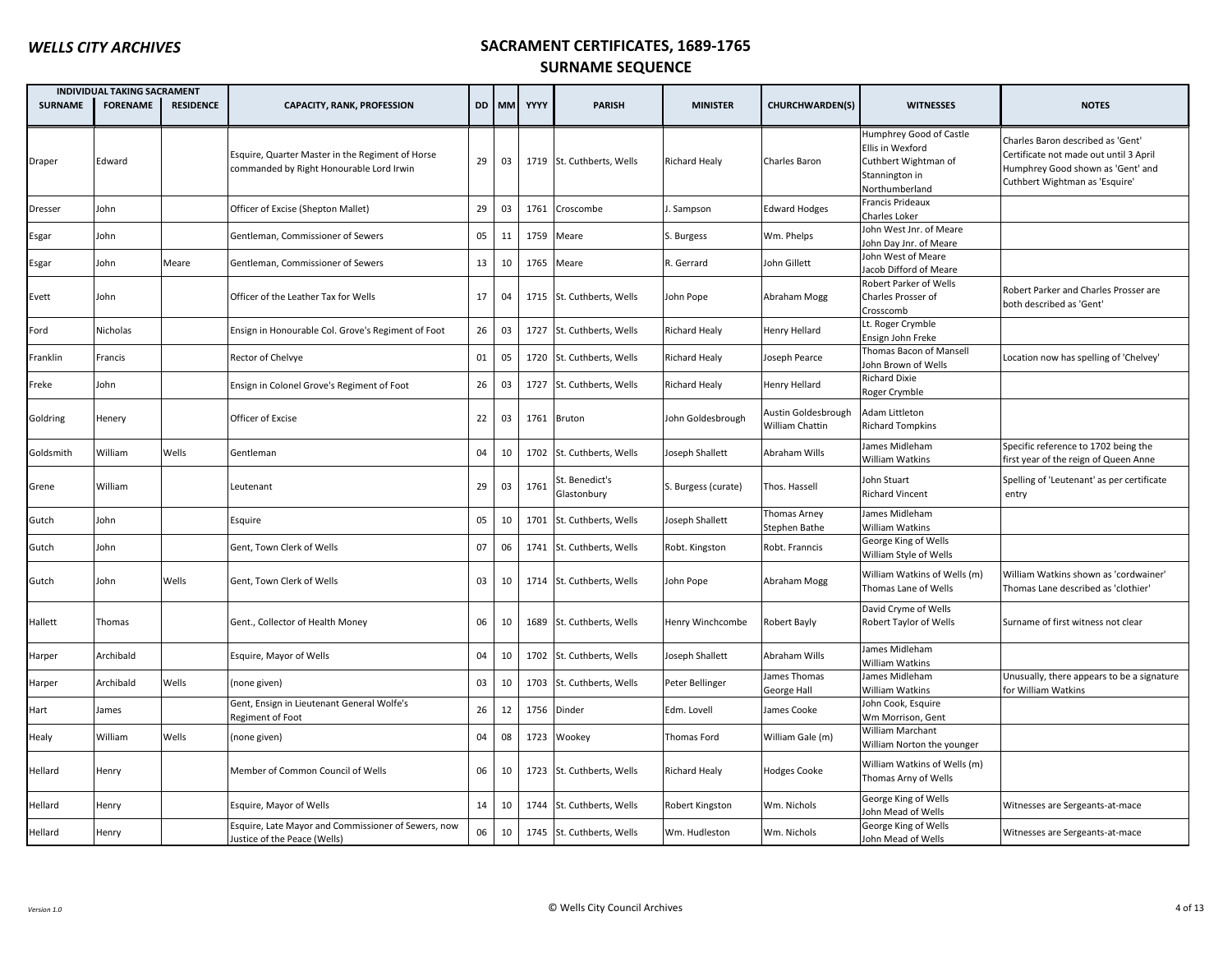|                | <b>INDIVIDUAL TAKING SACRAMENT</b> |                                     |                                                                                   |    |    |            |                           |                  |                                      |                                                                              |                                                                                                                                                                                                                                       |
|----------------|------------------------------------|-------------------------------------|-----------------------------------------------------------------------------------|----|----|------------|---------------------------|------------------|--------------------------------------|------------------------------------------------------------------------------|---------------------------------------------------------------------------------------------------------------------------------------------------------------------------------------------------------------------------------------|
| <b>SURNAME</b> | <b>FORENAME</b>                    | <b>RESIDENCE</b>                    | <b>CAPACITY, RANK, PROFESSION</b>                                                 |    |    | DD MM YYYY | <b>PARISH</b>             | <b>MINISTER</b>  | CHURCHWARDEN(S)                      | <b>WITNESSES</b>                                                             | <b>NOTES</b>                                                                                                                                                                                                                          |
| Hile           | Richard                            |                                     | Esquire, Late Mayor of Wells                                                      | 03 | 10 |            | 1708 St. Cuthberts, Wells | John Pope        | John Lovell<br>Peter Gebo            | William Watkins of Wells (m)<br>Thomas Lane of Wells                         | Surname should perhaps be 'Hill'<br>rather than 'Hile'; see entry for 1707                                                                                                                                                            |
| Hill           | Richard                            |                                     | Esquire, Mayor of Wells                                                           | 05 | 10 |            | 1707 St. Cuthberts, Wells | John Pope        | Thomas Marchant                      | William Watkins of Wells (m)<br>Thomas Lane of Wells                         |                                                                                                                                                                                                                                       |
| Hill           | Richard                            |                                     | Esquire, Mayor of Wells                                                           | 05 | 10 |            | 1707 St. Cuthberts, Wells | John Pope        | Thomas Marchant                      | William Watkins of Wells (m)<br>Thomas Lane of Wells                         | Duplicate of preceding certificate but<br>on different paper and in different<br>hand                                                                                                                                                 |
| Hodges         | Philip                             | Wells                               | Gentleman                                                                         | 02 | 10 | 1692       | St. Cuthberts, Wells      | Joseph Shallett  | John Collins                         | James Midleham<br>John Alexander (m)                                         |                                                                                                                                                                                                                                       |
| Holloway       | Robert                             |                                     | Esquire, Justice of the Peace (Wells)                                             | 05 | 10 |            | 1755 St. Cuthberts, Wells | Wm. Hudleston    | lames Hood                           | James Holmes, Wells<br>lames Alexander, Wells                                | No sermon<br>Witnesses are Sergeants-at-mace                                                                                                                                                                                          |
| Hughes         | William                            | Liberty of St.<br>Andrews,<br>Wells | Esquire                                                                           | 26 | 07 | 1699       | St. Cuthberts, Wells      | Joseph Shallett  | <b>Richard Thomas</b>                | James Midleham<br><b>William Watkins</b>                                     |                                                                                                                                                                                                                                       |
| Hughes         | William                            | Wells                               | Esquire                                                                           | 03 | 10 | 1714       | St. Cuthberts, Wells      | John Pope        | Abraham Mogg                         | William Coward of Wells<br>Guido Clinton of Wells                            | William Coward described as 'Esquire'<br>Guido Clinton described as 'Gent'                                                                                                                                                            |
| Hughes         | William                            | Liberty of St.<br>Andrews,<br>Wells | Esquire                                                                           | 17 | 04 |            | 1715 St. Cuthberts, Wells | John Pope        | Abraham Mogg<br>William Paine        | William Goldfinch of Wells<br>Thomas Atwell of the<br>Liberty of St. Andrews | William Goldfinch described as 'Gent'<br>Thomas Atwell described as 'Yeoman'                                                                                                                                                          |
| Irish          | John                               | Wells                               | Mr.                                                                               | 06 | 10 |            | 1689 St. Cuthberts, Wells | Henry Winchcombe | Robert Bayly                         | David Cryme of Wells<br>Robert Taylor of Wells                               | Sacrament taken on 6 October, but<br>certificate not issued until following day<br>Christian name of taker of sacrament<br>seems to be repeated in witness<br>statement, i.e. 'John John irish'<br>Surname of first witness not clear |
| Irish          | Mathew                             |                                     | Esquire, Mayor of Wells                                                           | 05 | 10 | 1701       | St. Cuthberts, Wells      | Joseph Shallett  | Thomas Arney<br>Stephen Bathe        | James Midleham<br>William Watkins                                            | Thomas Arney is shown as 'Jnr'                                                                                                                                                                                                        |
| Irish          | Matthew                            | Wells                               | Gentleman                                                                         | 04 | 10 | 1702       | St. Cuthberts, Wells      | Joseph Shallett  | Abraham Wills                        | James Midleham<br>William Watkins                                            |                                                                                                                                                                                                                                       |
| Jeale          | Cornelius                          |                                     | Esquire, Mayor of Wells                                                           | 06 | 10 | 1706       | St. Cuthberts, Wells      | John Pope        | <b>William Haines</b><br>lames Board | John Backhouse<br>William Watkins (m)                                        |                                                                                                                                                                                                                                       |
| Jeale          | Cornelius                          |                                     | Esquire, Late Mayor of Wells                                                      | 05 | 10 |            | 1707 St. Cuthberts, Wells | John Pope        | Thomas Marchant                      | William Watkins of Wells (m)<br>Thomas Lane of Wells                         |                                                                                                                                                                                                                                       |
| Jeanes         | Henry                              | Wells                               | (none given)                                                                      | 06 | 10 |            | 1706 St. Cuthberts, Wells | John Pope        | <b>William Haines</b><br>James Board | William Watkins<br>John Backhouse                                            | Torn certificate means that date not<br>fully evident.<br>Surname of 'Henry Jeanes' not clear                                                                                                                                         |
| Jeanes         | Henry                              | Wells                               | (none Given)                                                                      | 08 | 04 |            | 1711 St. Cuthberts, Wells | John Pope        | William Salmon<br>William Nash       | William Watkins of Wells (m)<br>Thomas Lane of Wells                         |                                                                                                                                                                                                                                       |
| Jeanes         | Henry                              | Wells                               | Mercer                                                                            | 03 | 10 |            | 1714 St. Cuthberts, Wells | John Pope        | Abraham Mogg                         | William Watkins of Wells (m)<br>Thomas Lane of Wells                         | William Watkins shown as 'cordwainer'<br>Thomas Lane described as 'clothier'                                                                                                                                                          |
| Jeffery        | Robert                             |                                     | Member of Common Council of Wells                                                 | 02 | 10 | 1757       | St. Cuthberts, Wells      | Wm. Hudleston    | James Hood                           | James Holmes, Wells<br>lames Alexander, Wells                                | Witnesses are Sergeants-at-mace                                                                                                                                                                                                       |
| Jenkins        | Richard                            |                                     | Clerk, Prebendary of Scampford                                                    | 04 | 10 |            | 1741 St. Cuthberts, Wells | George Shakerley | Robt. Franncis                       | George King of Wells<br>William Style of Wells                               |                                                                                                                                                                                                                                       |
| Jenkins        | Richard                            |                                     | Clerk, Master of Arts, Official to the Reverend, the<br>Dean and Chapter of Wells | 02 | 10 |            | 1757 St. Cuthberts, Wells | Wm. Hudleston    | James Hood                           | John Lancaster of Wells<br>Daniel Oxley of Wells                             |                                                                                                                                                                                                                                       |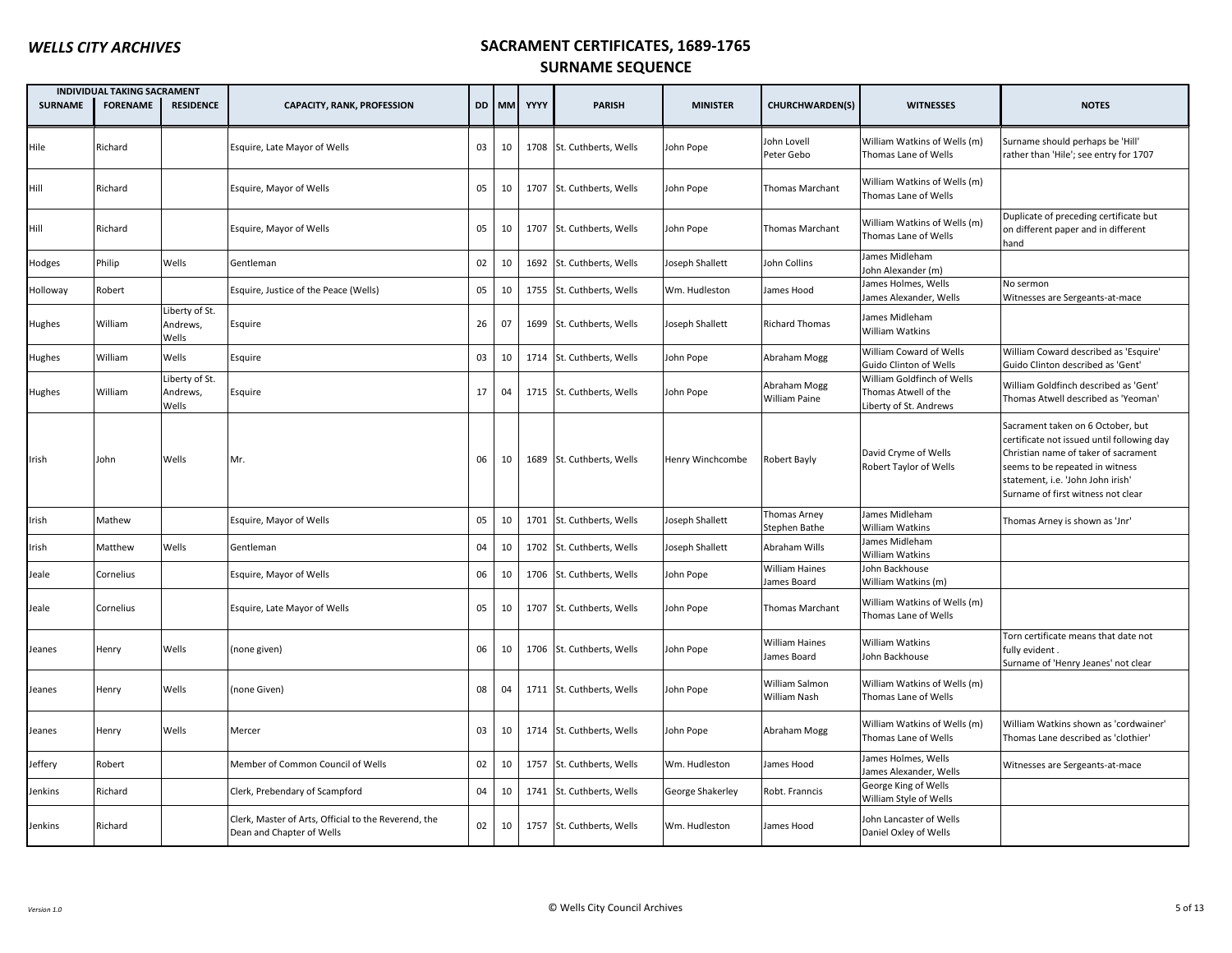|                | <b>INDIVIDUAL TAKING SACRAMENT</b> |                  |                                                                                |    |       |      |                           |                      |                                        |                                                                                              |                                                                                                                                                                                                                            |
|----------------|------------------------------------|------------------|--------------------------------------------------------------------------------|----|-------|------|---------------------------|----------------------|----------------------------------------|----------------------------------------------------------------------------------------------|----------------------------------------------------------------------------------------------------------------------------------------------------------------------------------------------------------------------------|
| <b>SURNAME</b> | <b>FORENAME</b>                    | <b>RESIDENCE</b> | <b>CAPACITY, RANK, PROFESSION</b>                                              |    | DD MM | YYYY | <b>PARISH</b>             | <b>MINISTER</b>      | <b>CHURCHWARDEN(S)</b>                 | <b>WITNESSES</b>                                                                             | <b>NOTES</b>                                                                                                                                                                                                               |
| Keate          | William                            |                  | Esquire, Mayor of Wells                                                        | 05 | 10    | 1740 | St. Cuthberts, Wells      | Robt. Kingston       | Robt. Franncis                         | George King of Wells<br>William Style of Wells                                               |                                                                                                                                                                                                                            |
| Keate          | William                            |                  | Esquire, Mayor of Wells, Commissioner of Sewers                                | 28 | 12    | 1746 | St. Cuthberts, Wells      | Robt. Kingston       | Fran. Paine                            | John Mead of Wells<br>George King of Wells                                                   | Witnesses are Sergeants-at-mace                                                                                                                                                                                            |
| Keate          | William                            |                  | Esquire, Mayor of Wells                                                        | 02 | 10    | 1757 | St. Cuthberts, Wells      | Wm. Hudleston        | ames Hood                              | James Holmes, Wells<br>James Alexander, Wells                                                | Witnesses are Sergeants-at-mace                                                                                                                                                                                            |
| Keate          | William                            |                  | Esquire, Justice of the Peace (Wells)                                          | 08 | 10    | 1758 | St. Cuthberts, Wells      | John Paine           | Robt. Jeffery                          | James Holmes, Wells<br>James Alexander, Wells                                                |                                                                                                                                                                                                                            |
| Kemle          | Joseph                             |                  | Mr., Member of Common Council of Wells                                         | 05 | 10    | 1740 | St. Cuthberts, Wells      | Robt. Kingston       | Robt. Franncis                         | George King of Wells<br>William Style of Wells                                               | Surname of main individual not clear                                                                                                                                                                                       |
| Knox           | Mitchell Bourne                    |                  | Gent, Ensign in Lieutenant General Wolfe's<br>Regiment of Foot                 | 26 | 12    | 1756 | Dinder                    | Edm. Lovell          | ames Cooke                             | Richard Nasbitt, Gent<br>James Whyatt, Gent                                                  | Signature = Richard Nesbitt<br>Signature = James Wyatt                                                                                                                                                                     |
| La Faussille   | John                               |                  | Major in Major General Wolfe's Regiment                                        | 28 | 12    | 1746 | St. Cuthberts, Wells      | Robt. Kingston       | Fran. Paine                            | John Lancaster of Wells<br>Daniel Oxley of Wells                                             |                                                                                                                                                                                                                            |
| La Faussille   | John                               |                  | Esquire, Colonel of 66th Regiment of Foot                                      | 05 | 10    |      | 1760 St. Cuthberts, Wells | Wm. Hudleston        | <b>Thos Millard</b>                    | James Holmes, Wells<br>James Alexander, Wells                                                | La Faussille was Colonel of the<br>regiment from 1758 to 1763                                                                                                                                                              |
| La Faussille   | John                               |                  | Major General, Colonel of 66th Regiment of Foot                                | 05 | 07    |      | 1761 Dinder               | Edm. Lovell          | James Cooke                            | Bar. Cope<br>John Stracey                                                                    | No names are given for witnesses of<br>the taking of the sacrament, but the<br>certificate has two signatures                                                                                                              |
| Lambert        | Francis                            |                  | Esquire, Lieutenant in King's Own Regiment of<br>Horse commanded by Lord Irwin | 12 | 07    |      | 1719 St. Cuthberts, Wells | John Pope            | Charles Baron                          | Tyndale Thompson of<br>Moulton in Yorkshire<br>Robert Mackrell of<br>Fletching (?) in Sussex | Certificate not made out until 13 July<br>Charles Baron described as 'gent'<br>Tyndale Thompson described as<br>'Esquire'<br>Robert Mackrell described as 'Yeoman'<br>Regiment became ist King's Dragoon<br>Guards in 1751 |
| Lambert        | John                               |                  | Ensign, in Col. George Grove's Regiment of Foot                                | 09 | 04    | 1727 | St. Cuthberts, Wells      | <b>Richard Healy</b> | <b>Richard Perry</b>                   | James Nicholls of Wells<br>John Weare of Wells                                               |                                                                                                                                                                                                                            |
| Langham        | Purbeck                            |                  | Cornet in Lord Cobham's Dragoons                                               | 11 | 01    |      | 1746 St. Cuthberts, Wells | Robt. Kingston       | Fran. Paine                            | John Lancaster of Wells<br>Daniel Oxley of Wells                                             | Year is 1746/47 rather than 1746                                                                                                                                                                                           |
| Leake          | Thomas                             |                  | Ensign in Col. Grove's Regiment of Foot                                        | 26 | 03    | 1727 | St. Cuthberts, Wells      | <b>Richard Healy</b> | Henry Hellard                          | Lt. Lemyng Richardson<br>Newdigate Dalgardno                                                 |                                                                                                                                                                                                                            |
| Lee            | Henry                              |                  | Esquire, Captain Lieutenant in Lieutenant General<br>Wolfe's Regiment of Foot  | 26 | 12    | 1756 | Dinder                    | Edm. Lovell          | lames Cooke                            | John Cook, Esquire<br>James Nesbitt, Gent                                                    |                                                                                                                                                                                                                            |
| Limcocks       | Halswell                           |                  | Gent, Officer for the Duty arising on Leather                                  | 07 | 10    |      | 1711 St. Cuthberts, Wells | John Pope            | William Babson<br>John Ellis (mark)    | William Watkins of Wells (m)<br>Thomas Lane of Wells                                         | William Watkins shown as 'cordwainer'<br>Thomas Lane described as 'clothier'                                                                                                                                               |
| Littleton      | Adam                               |                  | Officer of Excise                                                              | 22 | 03    |      | 1761 Bruton               | John Goldesbrough    | Austin Goldesbrough<br>William Chattin | <b>Richard Tompkins</b><br><b>Henry Golding</b>                                              |                                                                                                                                                                                                                            |
| Loker          | Charles                            | Stokelane        | (none given)                                                                   | 26 | 03    | 1758 | St. Cuthberts, Wells      | Wm. Hudleston        | ames Hood                              | <b>Richard Barker</b><br>John Lancaster                                                      |                                                                                                                                                                                                                            |
| Loker          | Charles                            |                  | Officer of Excise (Stokelane)                                                  | 29 | 03    | 1761 | Croscombe                 | J. Sampson           | <b>Edward Hodges</b>                   | John Dresser<br><b>Francis Prideaux</b>                                                      | Surname of main individual not clear                                                                                                                                                                                       |
| Long           | John                               |                  | Esquire, Justice of the Peace (Wells)                                          | 09 | 10    | 1743 | St. Cuthberts, Wells      | Wm. Hudleston        | loseph Kemle                           | George King of Wells<br>John Mead of Wells                                                   | Surname of churchwarden not clear<br>possibly intended as 'Kemble'?                                                                                                                                                        |
| Long           | John                               |                  | Esquire, Mayor of Wells                                                        | 08 | 10    | 1758 | St. Cuthberts, Wells      | John Paine           | Robt. Jeffery                          | James Holmes, Wells<br>James Alexander, Wells                                                |                                                                                                                                                                                                                            |
| Long           | John                               |                  | Esquire, Justice of the Peace (Wells)                                          | 07 | 10    | 1759 | St. Cuthberts, Wells      | Wm. Hudleston        | Thos Millard                           | James Holmes, Wells<br>James Alexander, Wells                                                | No sermon                                                                                                                                                                                                                  |
| Long           | John Dorset                        |                  | Esquire, Mayor of Wells                                                        | 03 | 10    |      | 1742 St. Cuthberts, Wells | Robt. Kingston       | Charles Penny                          | George King of Wells<br>John Mead of Wells                                                   | Second forename of John Long not clear                                                                                                                                                                                     |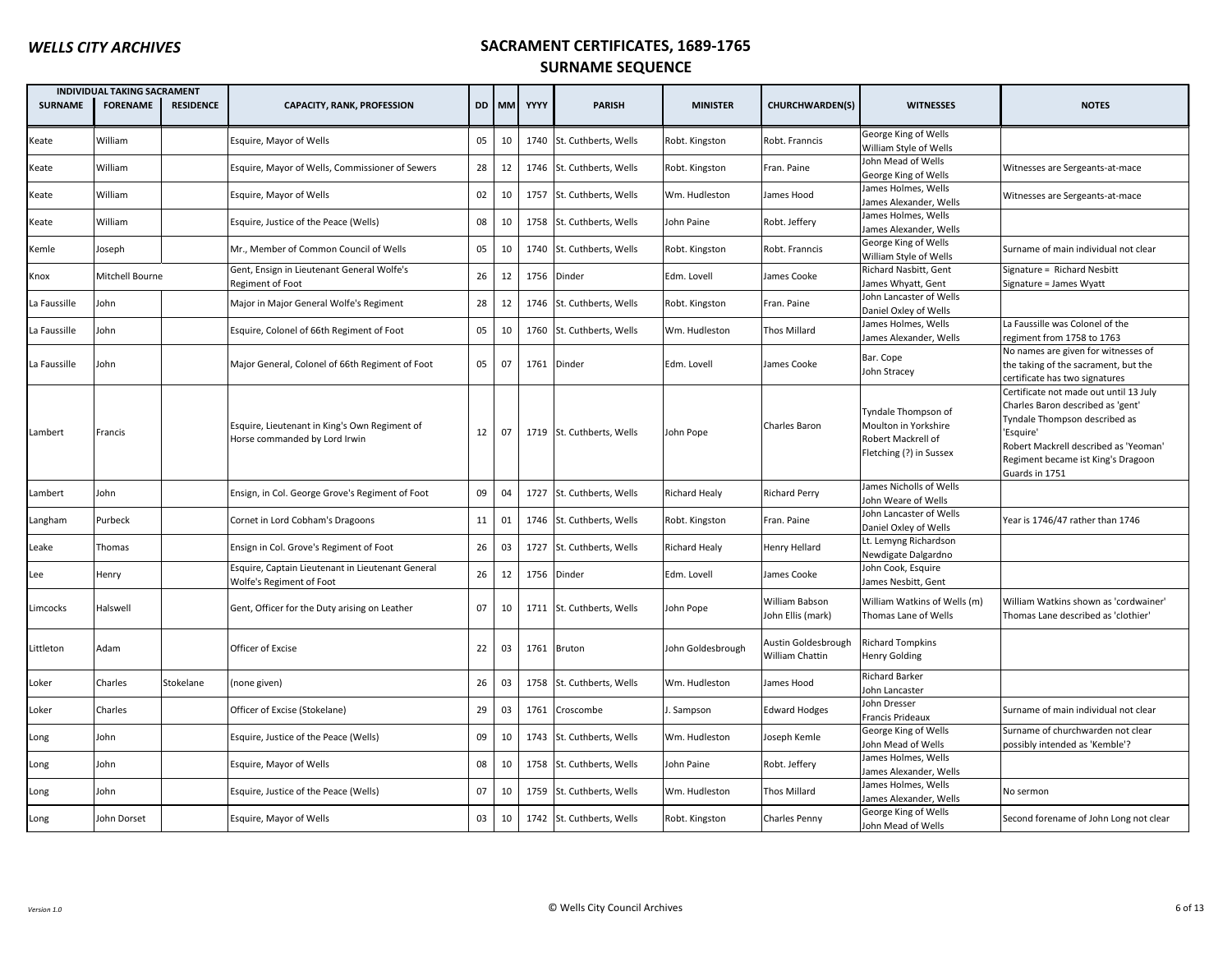|                | <b>INDIVIDUAL TAKING SACRAMENT</b> |                  |                                                                               |    |       |      |                           |                      |                               |                                                               |                                                                                                                  |
|----------------|------------------------------------|------------------|-------------------------------------------------------------------------------|----|-------|------|---------------------------|----------------------|-------------------------------|---------------------------------------------------------------|------------------------------------------------------------------------------------------------------------------|
| <b>SURNAME</b> | <b>FORENAME</b>                    | <b>RESIDENCE</b> | <b>CAPACITY, RANK, PROFESSION</b>                                             |    | DD MM | YYYY | <b>PARISH</b>             | <b>MINISTER</b>      | <b>CHURCHWARDEN(S)</b>        | <b>WITNESSES</b>                                              | <b>NOTES</b>                                                                                                     |
| Long           | John Dorset                        |                  | Esquire, Mayor of Wells                                                       | 19 | 06    |      | 1743 St. Cuthberts, Wells | Robt. Kingston       | Joseph Kemle                  | Mr. Joseph Kemle<br>(churchwarden)<br>John Lancaster of Wells | Second forename of John Long not<br>clear<br>Surname of churchwarden not clear<br>possibly intended as 'Kemble'? |
| Long           | Thomas                             | Wells            | (none given)                                                                  | 05 | 12    |      | 1714 St. Cuthberts, Wells | John Pope            | Abraham Mogg                  | Robert Ball of Wells<br>Thomas Bartlett of Wells (m)          |                                                                                                                  |
| Lovell         | Edmund                             |                  | Clerk, Master of Arts, Canon residentiary of the<br>Cathedral Church of Wells | 28 | 12    |      | 1755 St. Cuthberts, Wells | Wm. Hudleston        | R A Sutton                    | John Lancaster of Wells<br>Daniel Oxley of Wells              | Title given as 'Rev. Edmund Lovell'                                                                              |
| Lovell         | Joseph                             | Wells            | Gent, Commissioner of Sewers                                                  | 07 | 10    |      | 1759 St. Cuthberts, Wells | Wm. Hudleston        | Thos Millard                  | James Holmes, Wells<br>James Alexander, Wells                 | No sermon                                                                                                        |
| Luffe          | Joseph                             | Wells            | Mr.                                                                           | 09 | 04    |      | 1721 St. Cuthberts, Wells | <b>Richard Healy</b> | John Paine Jnr.               | William Watkins of Wells (m)<br>Thomas Lane of Wells          | Iohn Paine described as 'Gent'<br>William Watkins shown as 'cordwainer'<br>Thomas Lane described as 'clothier'   |
| Lyons          | John                               |                  | Captain in Honourable George Grove's Regiment<br>of Foot                      | 02 | 04    | 1727 | St. Cuthberts, Wells      | <b>Richard Healy</b> | Henry Hellard                 | James Nicholls<br>John Weare                                  |                                                                                                                  |
| Lyster         | Edward                             |                  | Ensign in Honourable Col. Grove's Regiment of Foot                            | 26 | 03    |      | 1727 St. Cuthberts, Wells | <b>Richard Healy</b> | Henry Hellard                 | Lieutenant Nicholas Rylands<br>Ensign Matthew Bunbury         |                                                                                                                  |
| Master         | Thomas                             |                  | Ensign in Honourable Col. Grove's Regiment of Foot                            | 26 | 03    |      | 1727 St. Cuthberts, Wells | <b>Richard Healy</b> | Henry Hellard                 | Ensign Newdigate Dalgardno<br>Ensign John Freke               |                                                                                                                  |
| Mathews        | John                               |                  | Officer of Excise (Wells)                                                     | 22 | 03    |      | 1761 St. Cuthberts, Wells | Wm. Hudleston        | Geo. Hopkins                  | Adam Ball<br><b>John Mathews</b>                              | No sermon                                                                                                        |
| Mattock        | George                             | Wells            | Notary Publick                                                                | 12 | 06    |      | 1709 St. Cuthberts, Wells | John Pope            | ohn Lovell<br>William Nash    | George Moore of Wells<br>John Elford of Wells                 |                                                                                                                  |
| Mercer         | William                            |                  | Lieutenant in Honourable Col. George Grove's<br>Regiment of Foot              | 26 | 03    |      | 1727 St. Cuthberts, Wells | <b>Richard Healy</b> | Henry Hellard                 | Lieutenant William Rousby<br>Alexander Moor                   | Surname of second witness shown as<br>'Mure' by churchwarden, but signature<br>appears to be 'Moor'              |
| Middletoft     | Edward                             | Wells            | Gentleman                                                                     | 08 | 12    |      | 1700 Wookey               | <b>Edward Wotton</b> | ames Tibbs<br>ohn Turner      | Thomas Butler<br>John Backhouse                               | No year given in record; best options<br>are likely to be 1700 and 1706<br>Thomas Butler is described as 'Gent'  |
| Millard        | Thomas                             |                  | One of the eight masters of the city                                          | 07 | 06    |      | 1741 St. Cuthberts, Wells | Robt. Kingston       | Robt. Franncis                | George King of Wells<br>William Style of Wells                |                                                                                                                  |
| Millard        | Thomas                             |                  | Esquire, Justice of the Peace (Wells)                                         | 03 | 10    | 1742 | St. Cuthberts, Wells      | Robt. Kingston       | Charles Penny                 | George King of Wells<br>John Mead of Wells                    | Name of Thomas Millard missing from<br>lower part of certificate                                                 |
| Millard        | Thomas                             | Wells            | Gent, Commissioner of Sewers                                                  | 07 | 10    |      | 1759 St. Cuthberts, Wells | Wm. Hudleston        | <b>Richard Willcox</b>        | James Holmes, Wells<br>James Alexander, Wells                 | No sermon                                                                                                        |
| Millard        | Thomas                             | Wells            | Gentleman, Commissioner of Sewers                                             | 06 | 10    | 1765 | Westbury                  | John Pearse          | Thomas Urch<br>Philip Collier | Edward Symes, South Brent<br>Thomas Spencer, Westbury         |                                                                                                                  |
| Miller         | Thomas                             |                  | Esquire, One of the Masters, Mayor of Wells                                   | 10 | 10    |      | 1756 St. Cuthberts, Wells | Wm. Hudleston        | R A Sutton                    | James Holmes, Wells<br>James Alexander, Wells                 | No sermon                                                                                                        |
| Miller         | Thomas                             |                  | Esquire, Justice of the Peace (Wells)                                         | 02 | 10    | 1757 | St. Cuthberts, Wells      | Wm. Hudleston        | ames Hood                     | James Holmes, Wells<br>James Alexander, Wells                 | Witnesses are Sergeants-at-mace                                                                                  |
| Miller         | Thomas                             | Wells            | Esquire, Justice of the Peace (Wells)                                         | 06 | 10    | 1765 | St. Cuthberts, Wells      | Morgan Coxe          | C. Bacon                      | James Holmes, Wells<br>James Alexander, Wells                 | No sermon                                                                                                        |
| Moor           | Alexander                          |                  | Surgeon's Mate in Col. Grove's Regiment of Foot                               | 26 | 03    |      | 1727 St. Cuthberts, Wells | <b>Richard Healy</b> | Henry Hellard                 | Rev. Wm. Mercer<br>Wm. Rousby                                 |                                                                                                                  |
| Morrison       | William                            |                  | Gent, Ensign in Lieutenant General Wolfe's<br>Regiment of Foot                | 26 | 12    | 1756 | Dinder                    | Edm. Lovell          | ames Cooke                    | James Nasbitt, Gent<br>Michael Downs, Gent                    | Signature = James Nesbitt<br>Signature = Mich. Downes                                                            |
| Moss           | John                               |                  | Esquire, Commissioner of Sewers                                               | 05 | 10    | 1760 | St. Cuthberts, Wells      | Wm. Hudleston        | <b>Thos Millard</b>           | James Holmes, Wells<br>James Alexander, Wells                 |                                                                                                                  |
| Nasbitt        | James                              |                  | Gent, Ensign in Lieutenant General Wolfe's<br>Regiment of Foot                | 26 | 12    | 1756 | Dinder                    | Edm. Lovell          | <b>James Cooke</b>            | Henry Lee, Esquire<br>James Hart, Gent                        |                                                                                                                  |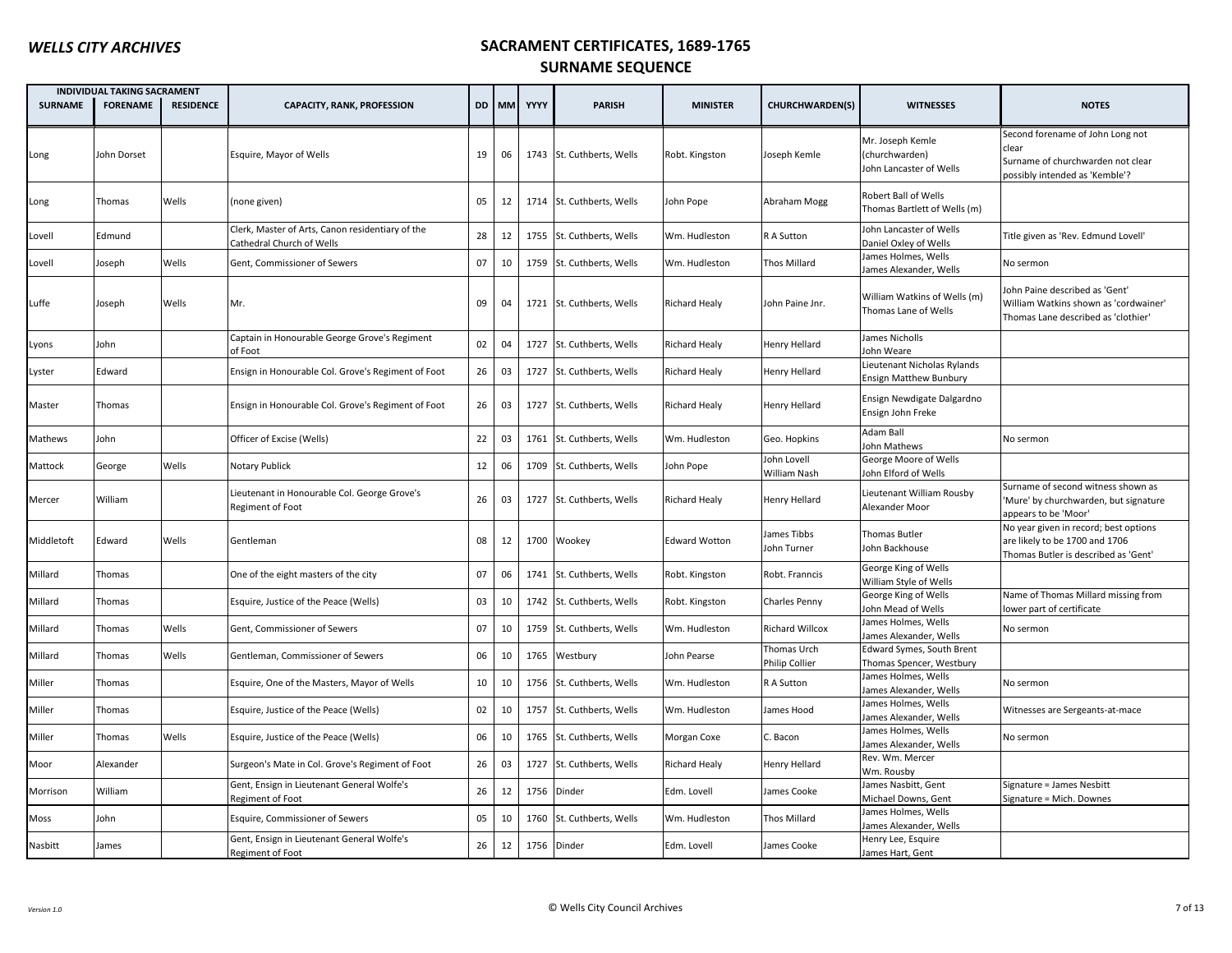|                | <b>INDIVIDUAL TAKING SACRAMENT</b> |                  |                                                                |    |        |            |                           |                      |                                    |                                                                          |                                                                                                                   |
|----------------|------------------------------------|------------------|----------------------------------------------------------------|----|--------|------------|---------------------------|----------------------|------------------------------------|--------------------------------------------------------------------------|-------------------------------------------------------------------------------------------------------------------|
| <b>SURNAME</b> | <b>FORENAME</b>                    | <b>RESIDENCE</b> | <b>CAPACITY, RANK, PROFESSION</b>                              |    |        | DD MM YYYY | <b>PARISH</b>             | <b>MINISTER</b>      | <b>CHURCHWARDEN(S)</b>             | <b>WITNESSES</b>                                                         | <b>NOTES</b>                                                                                                      |
| Nasbitt        | Richard                            |                  | Gent, Ensign in Lieutenant General Wolfe's<br>Regiment of Foot | 26 | 12     |            | 1756 Dinder               | Edm. Lovell          | <b>James Cooke</b>                 | James Hart, Gent<br>Mitchel Bourne Knox, Gent                            | Signature = Mitchelburne Knox                                                                                     |
| Nichols        | William                            |                  | Esquire, Mayor of Wells                                        | 05 | $10\,$ |            | 1760 St. Cuthberts, Wells | Wm. Hudleston        | Thos Millard                       | James Holmes, Wells<br>James Alexander, Wells                            |                                                                                                                   |
| Norton         | Joseph                             |                  | Esquire, Mayor of Wells                                        | 03 | 10     | 1697       | St. Cuthberts, Wells      | Joseph Shallett      | William Merifield<br>Thomas Butler | James Midleham<br>William Watkins (m)                                    |                                                                                                                   |
| Norton         | Joseph                             | Wells            | Justice of the Peace                                           | 09 | 10     |            | 1698 St. Cuthberts, Wells | Joseph Shallett      | William Horsey                     | James Midleham<br><b>William Watkins</b>                                 |                                                                                                                   |
| Norton         | Joseph                             |                  | Esquire, Mayor of Wells                                        | 02 | 10     |            | 1709 St. Cuthberts, Wells | John Pope            | William Salmon<br>William Nash     | William Watkins of Wells (m)<br>Thomas Lane of Wells                     |                                                                                                                   |
| Norton         | Joseph                             | Wells            | Justice of the Peace (Wells)                                   | 01 | 10     |            | 1710 St. Cuthberts, Wells | John Pope            | William Salmon                     | William Watkins of Wells (m)<br>Thomas Lane of Wells                     | William Watkins shown as 'cordwainer'<br>Thomas Lane described as 'clothier'                                      |
| Norton         | William                            | Wells            | Esquire, Mayor of Wells                                        | 04 | 10     |            | 1713 St. Cuthberts, Wells | John Pope            | William Baron                      | William Watkins of Wells (m)<br>Thomas Lane of Wells                     | William Baron described as 'Gent'<br>William Watkins shown as 'cordwainer'<br>Thomas Lane described as 'clothier' |
| Norton         | William                            | Wells            | Late Mayor of Wells, now Justice of the Peace                  | 03 | 10     |            | 1714 St. Cuthberts, Wells | John Pope            | Abraham Mogg                       | William Watkins of Wells (m)<br>Thomas Lane of Wells                     | William Watkins shown as 'cordwainer'<br>Thomas Lane described as 'clothier'                                      |
| Norton         | William                            |                  | Esquire, Mayor of Wells                                        | 05 | 10     |            | 1718 St. Cuthberts, Wells | John Pope            | Charles Baron<br>Cornelius Yorke   | William Watkins of Wells (m)<br>Thomas Lane of Wells                     | Charles Baron described as 'Gent'<br>William Watkins shown as 'cordwainer'<br>Thomas Lane described as 'clothier' |
| Norton         | William                            |                  | Late Mayor of Wells                                            | 04 | 10     |            | 1719 St. Cuthberts, Wells | John Coles (curate)  | Ioseph Pearce                      | William Watkins of Wells (m)<br>Thomas Lane of Wells                     | William Watkins shown as 'cordwainer'<br>Thomas Lane described as 'clothier'                                      |
| Paine          | John                               | Wells            | Notarie Publiq                                                 | 28 | 03     |            | 1714 St. Cuthberts, Wells | John Pope            | William Baron                      | William Watkins of Wells (m)<br>Thomas Lane of Wells                     | John Paine described as 'the<br>vounger'<br>William Baron described as 'Gent'                                     |
| Paine          | John                               |                  | Notarie Publiq                                                 | 02 | 10     |            | 1720 St. Cuthberts, Wells | <b>Richard Healy</b> | <b>Edward Plenty</b>               | <b>William Watkins</b><br>Thomas Lane                                    | John Paine described as 'Jnr'<br>William Watkins shown as 'shoemaker'<br>Thomas Lane described as 'clothier'      |
| Paine          | Richard                            | Wells            | <b>Notary Publick</b>                                          | 25 | 12     |            | 1738 St. Cuthberts, Wells | Lawson Hudleston     | Francis Thacker                    | George King of Wells,<br>Tailor<br>William Style of Wells,<br>Cordwainer |                                                                                                                   |
| Painter        | Nicholas                           |                  | Esquire, Justice of the Peace (Wells)                          | 06 | 10     |            | 1689 St. Cuthberts, Wells | Henry Winchcombe     | Robert Bayly                       | John Davis<br>David Cryme                                                | Surname of second witness not clear                                                                               |
| Parfit         | James                              |                  | Mr., Member of Common Council of Wells                         | 05 | 10     |            | 1740 St. Cuthberts, Wells | Robt. Kingston       | Robt. Franncis                     | George King of Wells<br>William Style of Wells                           |                                                                                                                   |
| Parker         | Robert                             | Wells            | Gent, Officer of Excise (Wells)                                | 17 | 10     |            | 1714 Axbridge             | John Wells           | lames Corp                         | John Typpett of Wells<br>Richard Cozens of Wells                         |                                                                                                                   |
| Parker         | Robert                             |                  | Gentleman                                                      | 17 | 04     |            | 1715 St. Cuthberts, Wells | John Pope            | Abraham Mogg                       | Rich. Cozens of Wells<br>Dr. John Typpett of Wells                       | Rich. Cozens and John Typpett both<br>described as 'Gent'                                                         |
| Pearce         | Joseph                             | Wells            | Clothier                                                       | 05 | 12     |            | 1714 St. Cuthberts, Wells | John Pope            | Abraham Mogg                       | Robert Ball of Wells<br>Thomas Bartlett of Wells (m)                     |                                                                                                                   |
| Pearce         | Joseph                             | Wells            | (none given)                                                   | 16 | 04     |            | 1721 St. Cuthberts, Wells | <b>Richard Healy</b> | <b>Edward Plenty</b>               | William Watkins of Wells (m)<br>Thomas Lane of Wells                     | William Watkins shown as 'cordwainer'<br>Thomas Lane described as 'clothier'                                      |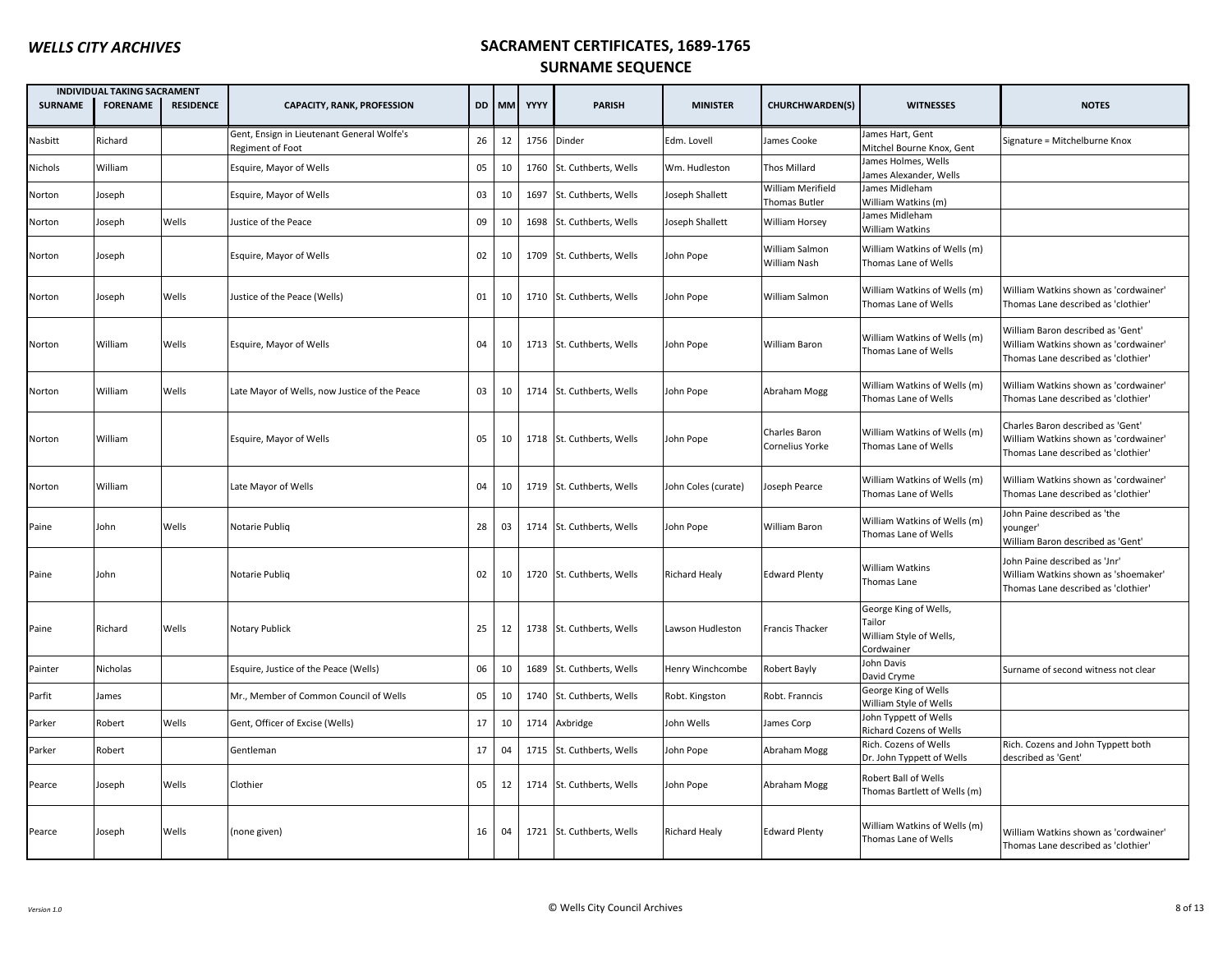|                | INDIVIDUAL TAKING SACRAMENT |                  |                                                                                                                                                  |    |       |      |                           |                       |                                    |                                                      |                                                                                                                                              |
|----------------|-----------------------------|------------------|--------------------------------------------------------------------------------------------------------------------------------------------------|----|-------|------|---------------------------|-----------------------|------------------------------------|------------------------------------------------------|----------------------------------------------------------------------------------------------------------------------------------------------|
| <b>SURNAME</b> | <b>FORENAME</b>             | <b>RESIDENCE</b> | <b>CAPACITY, RANK, PROFESSION</b>                                                                                                                |    | DD MM | YYYY | <b>PARISH</b>             | <b>MINISTER</b>       | <b>CHURCHWARDEN(S)</b>             | <b>WITNESSES</b>                                     | <b>NOTES</b>                                                                                                                                 |
| Penny          | Charles                     |                  | Inspector or Surveyor of Windows in the Eastern<br>Division of Somerset                                                                          | 17 | 04    |      | 1757 St. Cuthberts, Wells | Wm. Hudleston         | Thos Millard                       | John Lancaster of Wells<br>Daniel Oxley of Wells     | No sermon                                                                                                                                    |
| Peyton         | Walter                      |                  | Lieutenant in 61st Regiment of Foot                                                                                                              | 02 | 08    |      | 1761 Shipton Mallet       | T. Wickham            | James Fogarty?                     | Thomas Duffin<br>Clement Barrett                     | Surname of churchwarden not clear                                                                                                            |
| Pope           | John                        |                  | Clerk, Master of Arts, Prebendary of the Prebend<br>of Timberscombe founded in the Cathedral<br>Church of Wells                                  | 22 | 01    |      | 1698 St. Cuthberts, Wells | Joseph Shallett       | <b>Richard Thomas</b>              | <b>Richard Cupper</b><br>Thomas Marchant             | Year should be 1698/99 since Sunday 22 Jan<br>lies in 1699<br>Name of 'Richard Cupper' might be<br>intended as 'Cooper'                      |
| Pope           | John                        |                  | Clerk, Master of Arts, vicar of the vicarage of the parish<br>of Dulverton                                                                       | 05 | 10    |      | 1701 St. Cuthberts, Wells | Joseph Shallett       | Thomas Arney<br>Stephen Bathe      | James Midleham<br>William Watkins                    | Thomas Arney is shown as 'Jnr'                                                                                                               |
| Pope           | John                        |                  | Clerk, vicar of the vicarage of St. Cuthbert's in<br>Wells                                                                                       | 25 | 06    |      | 1704 Dinder               | <b>Henry Mills</b>    | James Cooke                        | Thomas Cannington<br>John Paine                      | Month of event not visible because of<br>torn certificate; month calculated by<br>analysis of calendar dates                                 |
| Pope           | John                        |                  | Clerk, Master of Arts, Commissiary and Official to<br>the Dean and Chapter of the Cathedral Church of<br>Bruton in their jurisdiction of Banwell | 21 | 10    |      | 1716 Dinder               | Elias Rebotier        | <b>Richard Hodges</b>              | John Weare of Wells<br>Francis Rowden of Wells       |                                                                                                                                              |
| Potter         | Francis                     |                  | Clerk, Master of Arts, Archdeacon of Taunton                                                                                                     | 05 | 11    |      | 1758 St. Cuthberts, Wells | Wm. Hudleston         | Robt. Jeffery                      | John Lancaster of Wells<br>Daniel Oxley of Wells     | No sermon                                                                                                                                    |
| Potter         | Francis                     |                  | Clerk, Master of Arts, Archdeacon of the<br>Archdeaconry of Wells, Prebendary of the Prebend of<br>Huish and Brent                               | 05 | 10    |      | 1760 St. Cuthberts, Wells | Wm. Hudleston         | Thos Millard                       | James Holmes, Wells<br>James Alexander, Wells        | There is one further entry related to<br>the Cathedral Church of St Andrew in<br>Wells where the words preceding it are not<br>legible       |
| Price          | William Ekins               |                  | Esquire, Commissioner of Sewers                                                                                                                  | 02 | 12    |      | 1759 Wookey               | <b>Herbert Beaver</b> | William Hill                       | John Hill of Wookey<br>Abraaham Boulting of Wookey   | Surname of minister not clear                                                                                                                |
| Prideaux       | Francis                     |                  | Officer of Excise (Croscombe)                                                                                                                    | 29 | 03    |      | 1761 Croscombe            | J. Sampson            | <b>Edward Hodges</b>               | John Dresser<br>Charles Loker                        |                                                                                                                                              |
| Prosser        | Charles                     |                  | Officer of Excise of Wells Outside                                                                                                               | 17 | 04    |      | 1715 St. Cuthberts, Wells | John Pope             | Abraham Mogg                       | Rich. Cozens of Wells<br>Robert Parker of Wells      |                                                                                                                                              |
| Pulsford       | Benjamin                    | Wells            | Gent, Commissioner of Sewers                                                                                                                     | 07 | 10    |      | 1759 St. Cuthberts, Wells | Wm. Hudleston         | <b>Thos Millard</b>                | James Holmes, Wells<br>James Alexander, Wells        | No sermon                                                                                                                                    |
| Querke         | Robert                      | Wells            | Gentleman                                                                                                                                        | 03 | 10    |      | 1714 St. Cuthberts, Wells | John Pope             | Abraham Mogg                       | William Watkins of Wells (m)<br>Thomas Lane of Wells | Surnaame of 'Querke' may possibly be<br>intended as 'Quirke'<br>William Watkins shown as 'cordwainer'<br>Thomas Lane described as 'clothier' |
| Read           | William                     |                  | Ensign in Lieutenant General Wolfe's Regiment<br>of Foot                                                                                         | 26 | 12    |      | 1756 Dinder               | Edm. Lovell           | James Cooke                        | James Nasbitt, Gent<br>James Hart, Gent              | Signature = James Nesbitt                                                                                                                    |
| Richardson     | Lemyng                      |                  | Lieutenant in Honourable Col. George Grove's<br>Regiment of Foot                                                                                 | 26 | 03    |      | 1727 St. Cuthberts, Wells | <b>Richard Healy</b>  | Henry Hellard                      | Capt. Mounser Simons<br>Thomas Leake                 |                                                                                                                                              |
| Rood           | William                     |                  | PostMaster                                                                                                                                       | 22 | 03    |      | 1761 St. Cuthberts, Wells | Wm. Hudleston         | Geo. Hopkins                       | James Holmes, Wells<br>James Alexander, Wells        | No sermon                                                                                                                                    |
| Rood           | William                     | Wells            | Gentleman, Commissioner of Sewers                                                                                                                | 06 | 10    |      | 1765 St. Cuthberts, Wells | Morgan Coxe           | C. Bacon                           | James Holmes, Wells<br>James Alexander, Wells        | No sermon                                                                                                                                    |
| Roode          | William                     | Wells            | Gent, Commissioner of Sewers                                                                                                                     | 07 | 10    |      | 1759 St. Cuthberts, Wells | Wm. Hudleston         | Thos Millard                       | James Holmes, Wells<br>James Alexander, Wells        | No sermon                                                                                                                                    |
| Rousby         | William                     |                  | Lieutenant in Honourable Col. George Grove's<br>Regiment of Foot                                                                                 | 26 | 03    |      | 1727 St. Cuthberts, Wells | <b>Richard Healy</b>  | Henry Hellard                      | Lieutenant William Mercer<br>Mr. Alexander Moor      |                                                                                                                                              |
| Rylands        | Nicholas                    |                  | Lieutenant in Honourable Col. George Grove's<br>Regiment of Foot                                                                                 | 26 | 03    |      | 1727 St. Cuthberts, Wells | <b>Richard Healy</b>  | Henry Hellard                      | Matthew Bunbury<br>Edward Lyster                     |                                                                                                                                              |
| Salmon         | William                     |                  | Esquire, Mayor of Wells                                                                                                                          | 07 | 10    |      | 1694 St. Cuthberts, Wells | Joseph Shallett       | William Holbrook<br>John Sherborne | James Midleham<br>Joseph Keen                        | John Sherborne not named in the text<br>of the certificate, but signs as a<br>churchwarden                                                   |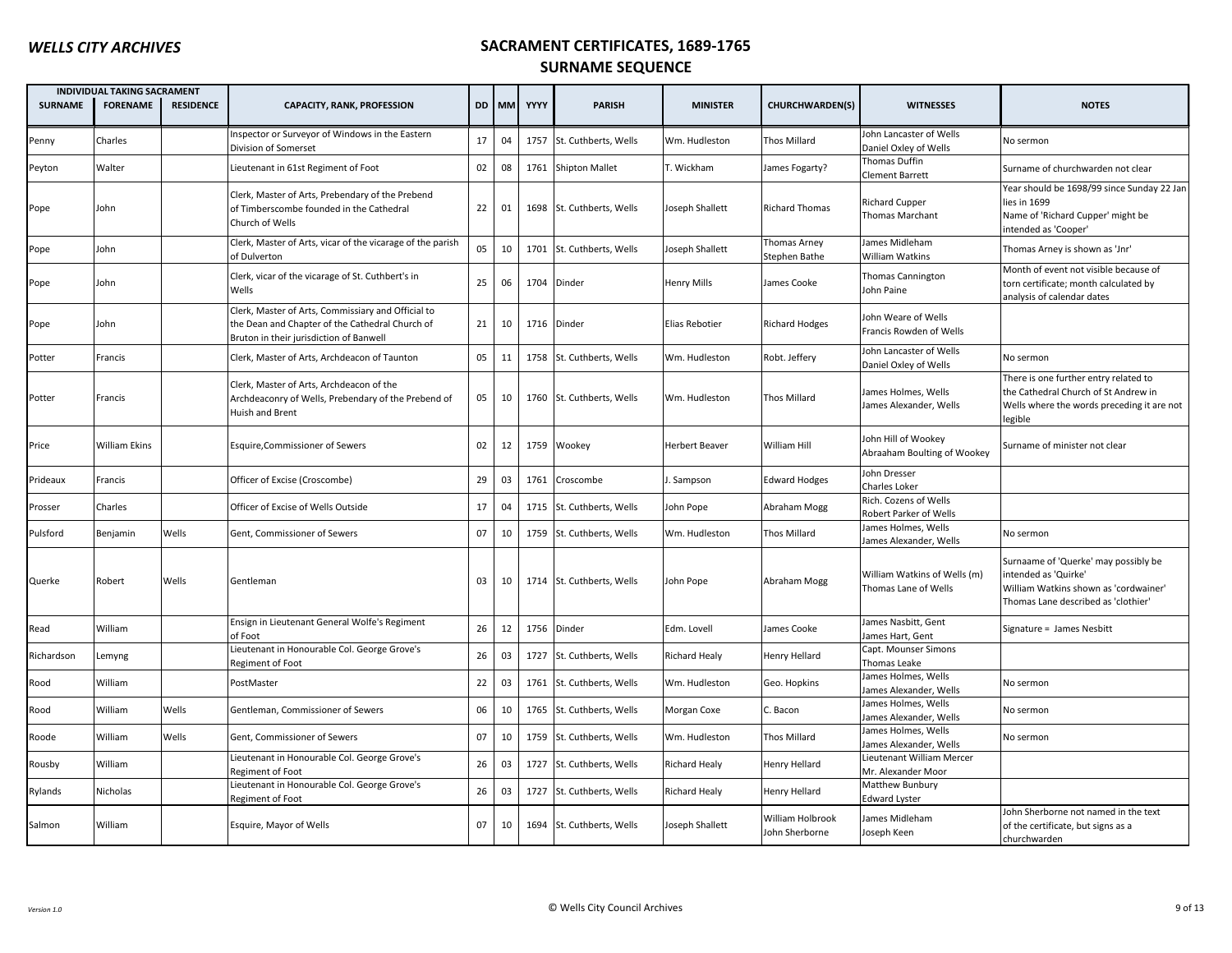|                | <b>INDIVIDUAL TAKING SACRAMENT</b> |                  |                                                             |    |       |             |                           |                      |                               |                                                                            |                                                                                                                                                  |
|----------------|------------------------------------|------------------|-------------------------------------------------------------|----|-------|-------------|---------------------------|----------------------|-------------------------------|----------------------------------------------------------------------------|--------------------------------------------------------------------------------------------------------------------------------------------------|
| <b>SURNAME</b> | <b>FORENAME</b>                    | <b>RESIDENCE</b> | <b>CAPACITY, RANK, PROFESSION</b>                           |    | DD MM | YYYY        | <b>PARISH</b>             | <b>MINISTER</b>      | <b>CHURCHWARDEN(S)</b>        | <b>WITNESSES</b>                                                           | <b>NOTES</b>                                                                                                                                     |
| Salmon         | William                            |                  | Mayor of Wells                                              | 06 | 10    |             | 1700 St. Cuthberts, Wells | Joseph Shallett      | <b>Hercules Watkins</b>       | James Midleham<br><b>William Watkins</b>                                   | Certificate appears not to have been<br>signed by the two witnesses                                                                              |
| Salmon         | William                            | Wells            | Gentleman                                                   | 05 | 10    |             | 1701 St. Cuthberts, Wells | Joseph Shallett      | Thomas Arney<br>Stephen Bathe | James Midleham<br>William Watkins                                          | Thomas Arney is shown as 'Jnr'                                                                                                                   |
| Salmon         | William                            | Wells            | Mercer                                                      | 09 | 01    |             | 1714 St. Cuthberts, Wells | John Pope            | Abraham Mogg<br>William Paine | Robert Weare Jnr. of Wells<br>William Isgard of Wells                      | Date is actually January 1714/1715<br>Surname of second witness not clear<br>Robert Weare shown as 'Gardener'<br>William Isgard shown as 'Tyler' |
| Salmon         | William                            |                  | Esquire, Mayor of Wells                                     | 02 | 10    |             | 1715 St. Cuthberts, Wells | John Pope            | Charles Taylor                | William Watkins of Wells (m)<br>Thomas Lane of Wells                       | Mark of William Watkins shown in<br>place of signature but no reference<br>made to his name                                                      |
| Salmon         | William                            |                  | Esquire, Late Mayor of Wells                                | 07 | 10    |             | 1716 St. Cuthberts, Wells | John Pope            | <b>Richard Cupper</b>         | William Watkins of Wells (m)<br>Thomas Lane of Wells                       | William Watkins shown as 'cordwainer'<br>Thomas Lane described as 'clothier'                                                                     |
| Salmon         | William                            |                  | Esquire, Mayor Of Wells                                     | 06 | 10    |             | 1723 St. Cuthberts, Wells | <b>Richard Healy</b> | <b>Hodges Cooke</b>           | William Watkins of Wells (m)<br>Thomas Arny of Wells                       |                                                                                                                                                  |
| Sherston       | Dodington                          |                  | Esquire, Justice of the Peace (Wells)                       | 05 | 10    |             | 1740 St. Cuthberts, Wells | Robt. Kingston       | Robt. Franncis                | George King of Wells<br>William Style of Wells                             |                                                                                                                                                  |
| Sherston       | William                            | Wells            | Esquire                                                     | 05 | 10    |             | 1707 St. Cuthberts, Wells | John Pope            | Thomas Marchant               | Peter Davis of the Liberty<br>of St Andrews, Wells<br>John Elford of Wells | Peter Davis shown as 'Esquire'<br>John Elford shown as 'Gent'                                                                                    |
| Sherston       | William                            | Wells            | Gentleman                                                   | 04 | 01    |             | 1719 St. Cuthberts, Wells | John Pope            | oseph Pearce                  | Guido Clinton of Wells<br>John Paine Jnr. of Wells                         | Both witnesses described as 'Gent'                                                                                                               |
| Simons         | Mounser                            |                  | Capt. In Honourable Col. George Grove's Regiment<br>of Foot | 26 | 03    |             | 1727 St. Cuthberts, Wells | <b>Richard Healy</b> | Henry Hellard                 | Lieutenant Lemyng<br>Richardson<br>Alexander Moor                          |                                                                                                                                                  |
| Slade          | Richard                            | Wells            | Gent, Commissioner of Sewers                                | 07 | 10    |             | 1759 St. Cuthberts, Wells | Wm. Hudleston        | Thos Millard                  | James Holmes, Wells<br>James Alexander, Wells                              | No sermon                                                                                                                                        |
| Slade          | Richard                            | Wells            | Esquire, Commissioner of Sewers                             | 06 | 10    | 1765        | St. Cuthberts, Wells      | Morgan Coxe          | C. Bacon                      | James Holmes, Wells<br>James Alexander, Wells                              | No sermon                                                                                                                                        |
| Soane          | William                            | Wells            | Mr., one of the corporation of Wells                        | 04 | 10    | 1691        | St. Cuthberts, Wells      | Joseph Shallett      | John Collins                  | Robert Taylor<br>John Alexander (m)                                        |                                                                                                                                                  |
| Spencer        | Thomas                             | Westbury         | Gentleman, Commissioner of Sewers                           | 06 | 10    |             | 1765 Westbury             | John Pearse          | Thomas Urch<br>Philip Collier | Thomas Millard, St Cuthberts,<br>Wells<br>Ely Cook, Lympsham               |                                                                                                                                                  |
| Stracey        | John                               |                  | Gentleman                                                   | 05 | 07    | 1761 Dinder |                           | Edm. Lovell          | james Cooke                   | John La Faussille<br>Bar. Cope                                             | No names are given for witnesses of<br>the taking of the sacrament, but the<br>certificate has two signatures                                    |
| Strode         | Robert                             | Wells            | Esquire, Mayor of Wells                                     | 05 | 10    |             | 1712 St. Cuthberts, Wells | John Pope            | John West                     | William Watkins of Wells (m)<br>Thomas Lane of Wells                       |                                                                                                                                                  |
| Strode         | Robert                             | Wells            | Late Mayor of Wells, now Justice of the Peace               | 04 | 10    |             | 1713 St. Cuthberts, Wells | John Pope            | William Baron                 | William Watkins of Wells (m)<br>Thomas Lane of Wells                       | William Baron described as 'Gent'<br>William Watkins shown as 'cordwainer'<br>Thomas Lane described as 'clothier'                                |
| Strode         | Robert                             |                  | Mercer                                                      | 19 | 11    | 1721        | St. Cuthberts, Wells      | <b>Richard Healy</b> | John Brown                    | Chas. Moor of Wells<br>John Weare of Wells                                 |                                                                                                                                                  |
| Strode         | Thomas                             |                  | Gent, One of the eight masters of the city                  | 03 | 10    |             | 1742 St. Cuthberts, Wells | Robt. Kingston       | Charles Penny                 | George King of Wells<br>John Mead of Wells                                 |                                                                                                                                                  |
| Strode         | Thomas                             |                  | Esquire, Mayor of Wells                                     | 09 | 10    | 1743        | St. Cuthberts, Wells      | Wm. Hudleston        | loseph Kemle                  | George King of Wells<br>John Mead of Wells                                 | Surname of churchwarden not clear<br>possibly intended as 'Kemble'?                                                                              |
| Strode         | Thomas                             |                  | Esquire, Commissioner of Sewers, Mayor of Wells             | 14 | 10    |             | 1744 St. Cuthberts, Wells | Robt. Kingston       | Wm. Nichols                   | George King of Wells<br>John Mead of Wells                                 | Witnesses are Sergeants-at-mace                                                                                                                  |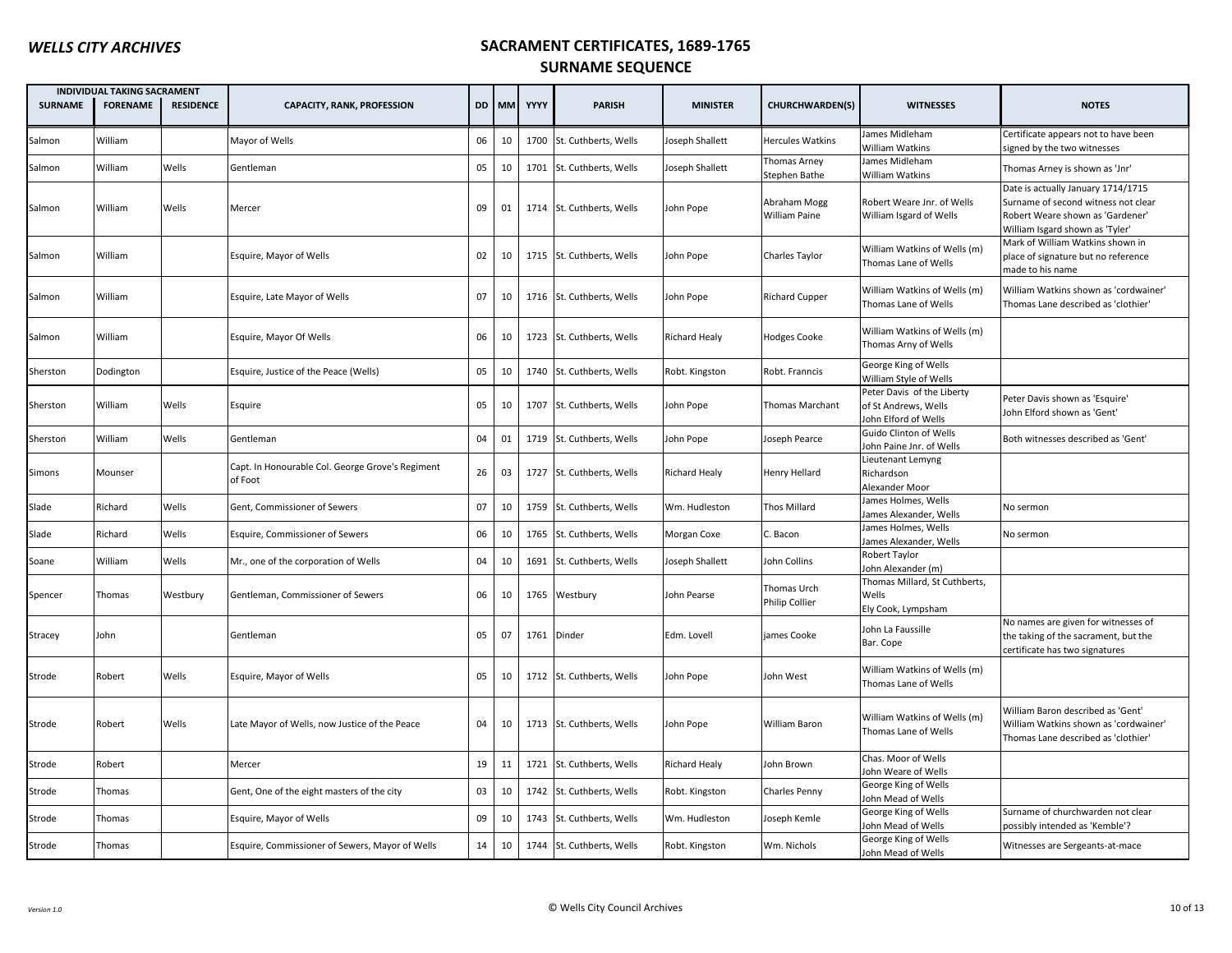| <b>SURNAME</b> | <b>INDIVIDUAL TAKING SACRAMENT</b><br><b>FORENAME</b> | <b>RESIDENCE</b> | <b>CAPACITY, RANK, PROFESSION</b>                                        |    | DD MM | YYYY | <b>PARISH</b>             | <b>MINISTER</b>   | <b>CHURCHWARDEN(S)</b>                 | <b>WITNESSES</b>                                                                         | <b>NOTES</b>                                                                                                                                                                                         |
|----------------|-------------------------------------------------------|------------------|--------------------------------------------------------------------------|----|-------|------|---------------------------|-------------------|----------------------------------------|------------------------------------------------------------------------------------------|------------------------------------------------------------------------------------------------------------------------------------------------------------------------------------------------------|
| Sutton         | John                                                  |                  | Esquire, Mayor of Wells                                                  | 06 | 10    | 1745 | St. Cuthberts, Wells      | Wm. Hudleston     | Wm. Nichols                            | George King of Wells<br>Iohn Mead of Wells                                               | Witnesses are Sergeants-at-mace                                                                                                                                                                      |
| Sutton         | John                                                  |                  | Esquire, Justice of the Peace (Wells)                                    | 05 | 10    |      | 1746 St. Cuthberts, Wells | Wm. Hudleston     | M Bush (mark)                          | John Mead of Wells<br>George King of Wells                                               |                                                                                                                                                                                                      |
| Sutton         | John                                                  |                  | Esquire, Mayor of Wells                                                  | 07 | 10    | 1759 | St. Cuthberts, Wells      | Wm. Hudleston     | Thos Millard                           | lames Holmes, Wells<br>lames Alexander, Wells                                            | No sermon                                                                                                                                                                                            |
| Sutton         | John                                                  |                  | Esquire, Justice of the Peace (Wells)                                    | 05 | 10    |      | 1760 St. Cuthberts, Wells | Wm. Hudleston     | Thos Millard                           | James Holmes, Wells<br>lames Alexander, Wells                                            |                                                                                                                                                                                                      |
| Sutton         | Margaret                                              | Wells            | (none given)                                                             | 04 | 04    | 1708 | St. Cuthberts, Wells      | John Pope         | Thomas Marchant                        | Hugh Browne of Wells<br>Anne Read of Wells                                               |                                                                                                                                                                                                      |
| Symes          | Edward                                                | South Brent      | Gentleman                                                                | 06 | 10    |      | 1765 Westbury             | John Pearse       | Thomas Urch<br>Philip Collier          | Thomas Millard, St Cuthberts,<br>Wells<br>Ely Cook, Lympsham<br>Thomas Spencer, Westbury | Thomas Millard is shown as a witness<br>to the taking of the sacrament, but the<br>certificate is signed by Thomas Spencer                                                                           |
| Taylor         | Abraham                                               |                  | Member of Common Council of Wells                                        | 03 | 10    |      | 1714 St. Cuthberts, Wells | John Pope         | Abraham Mogg                           | William Watkins of Wells (m)<br>Thomas Lane of Wells                                     | Thomas Lane described as 'Sergeant<br>at Mace for Wells'; the same<br>description may apply to William Watkins<br>but it is not explicit                                                             |
| Taylor         | Charles                                               | Wells            | Plummer (?)                                                              | 09 | 01    |      | 1714 St. Cuthberts, Wells | John Pope         | Abraham Mogg                           | Robert Weare Jnr. of Wells<br>William Isgard of Wells                                    | Date is actually January 1714/1715<br>Status/profession of Charles Taylor not<br>clear<br>Surname of second witness not clear<br>Robert Weare shown as 'Gardener'<br>William Isgard shown as 'Tyler' |
| Taylor         | John                                                  | Wells            | (none given)                                                             | 06 | 10    |      | 1706 St. Cuthberts, Wells | John Pope         | <b>William Haines</b><br>James Board   | Iohn Browne<br>Iohn Bartlett                                                             |                                                                                                                                                                                                      |
| Taylor         | Robert                                                |                  | Esquire, Mayor of Wells                                                  | 07 | 10    |      | 1711 St. Cuthberts, Wells | John Pope         | William Babson<br>John Ellis (mark)    | William Watkins of Wells (m)<br>Thomas Lane of Wells                                     | William Watkins shown as 'cordwainer'<br>Thomas Lane described as 'clothier'                                                                                                                         |
| Taylor         | Robert                                                | Wells            | Esquire, Late Mayor of Wells, now Justice of the<br>Peace                | 05 | 10    |      | 1712 St. Cuthberts, Wells | John Pope         | John West                              | William Watkins of Wells (m)<br>Thomas Lane of Wells                                     |                                                                                                                                                                                                      |
| Taylor         | Robert                                                |                  | Esquire, Mayor of Wells                                                  | 06 | 10    |      | 1717 St. Cuthberts, Wells | John Pope         | John Tucker (m)                        | William Watkins of Wells (m)<br>Thomas Lane of Wells                                     | William Watkins shown as 'cordwainer'<br>Thomas Lane described as 'clothier'                                                                                                                         |
| Taylor         | Robert                                                |                  | Late Mayor of Wells                                                      | 05 | 10    |      | 1718 St. Cuthberts, Wells | John Pope         | Charles Baron<br>Cornelius Yorke       | William Watkins of Wells (m)<br>Thomas Lane of Wells                                     | Charles Baron described as 'Gent'<br>William Watkins shown as 'cordwainer'<br>Thomas Lane described as 'clothier'                                                                                    |
| Thomas         | Richard                                               | Wells            | Esquire, one of the masters of the city, Justice of<br>the Peace (Wells) | 02 | 10    |      | 1692 St. Cuthberts, Wells | Joseph Shallett   | John Collins                           | lames Midleham<br>Iohn Alexander (m)                                                     |                                                                                                                                                                                                      |
| Thompson       | Tyndale                                               |                  | Esquire, Cornet in King's Own Regiment<br>commanded by Viscount Irwin    | 12 | 07    |      | 1719 St. Cuthberts, Wells | John Pope         | Charles Baron                          | Francis Lambert of London,<br>Robert Mackrell of Fletching<br>in Sussex, Yeoman          | Certificate not made out until 13 July<br>Robert Mackrell described as 'Yeoman'                                                                                                                      |
| Tompkins       | Richard                                               |                  | Officer of Excise                                                        | 22 | 03    |      | 1761 Bruton               | John Goldesbrough | Austin Goldesbrough<br>William Chattin | Adam Littleton<br>Henry Goldring                                                         |                                                                                                                                                                                                      |
| Tourness       | Joseph                                                |                  | Lieutenant in Col. Tyrone's Regiment of Foot                             | 09 | 04    | 1727 | <b>Buckland Dinham</b>    | Jos. Jenkins      | John Morgan                            | Thomas Collier<br>Iohn Chaigneau                                                         |                                                                                                                                                                                                      |
| Tudway         | Charles                                               | Wells            | Gentleman                                                                | 09 | 04    |      | 1721 St. Cuthberts, Wells | Richard Healy     | John Paine Jnr.                        | William Watkins of Wells (m)<br>Thomas Lane of Wells                                     | John Paine described as 'Gent'<br>William Watkins shown as 'cordwainer'<br>Thomas Lane described as 'clothier'                                                                                       |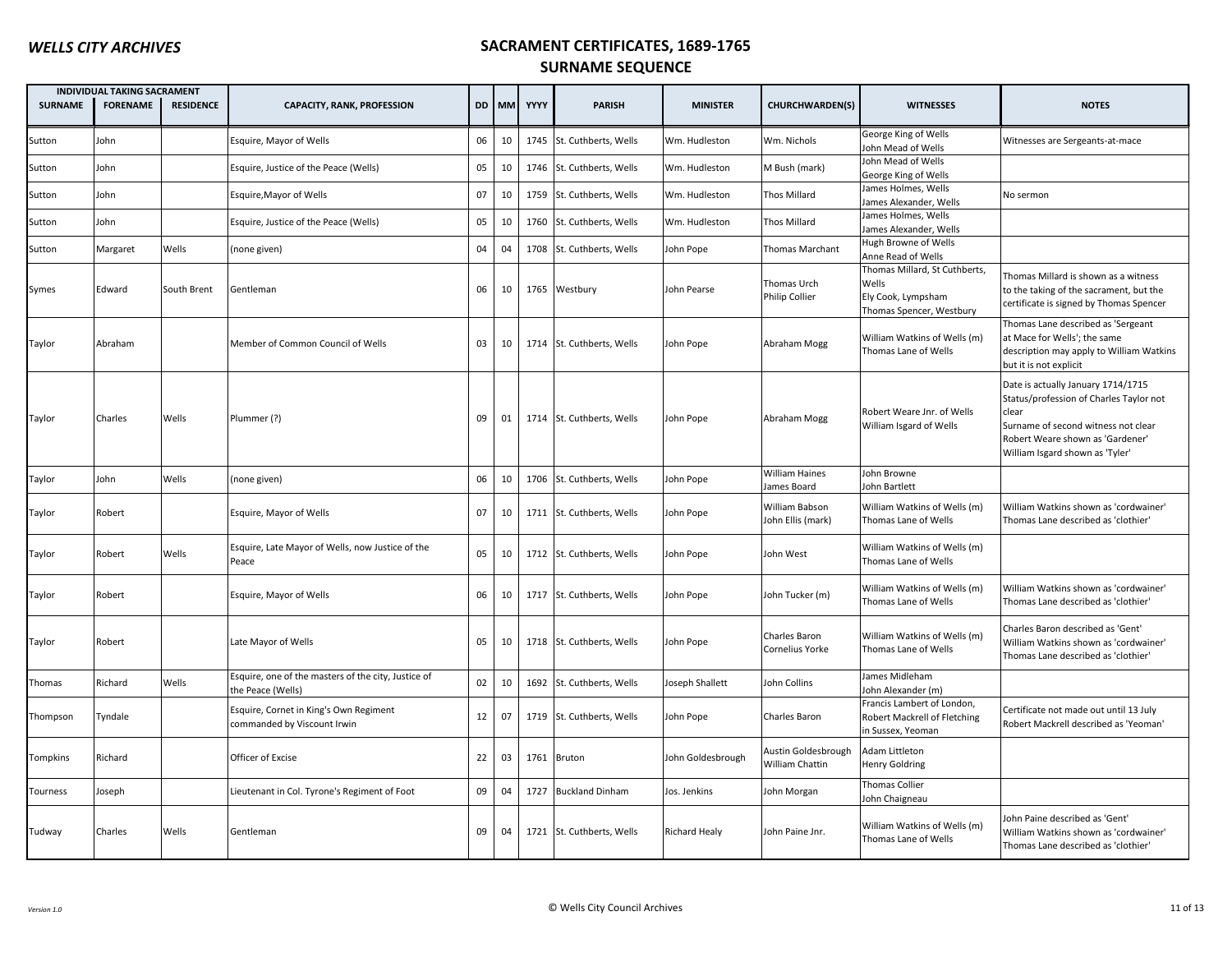|                | INDIVIDUAL TAKING SACRAMENT |                  |                                                                                |    |       |      |                           |                      |                                       |                                                                                                               |                                                                                                                                                |
|----------------|-----------------------------|------------------|--------------------------------------------------------------------------------|----|-------|------|---------------------------|----------------------|---------------------------------------|---------------------------------------------------------------------------------------------------------------|------------------------------------------------------------------------------------------------------------------------------------------------|
| <b>SURNAME</b> | <b>FORENAME</b>             | <b>RESIDENCE</b> | <b>CAPACITY, RANK, PROFESSION</b>                                              |    | DD MM | YYYY | <b>PARISH</b>             | <b>MINISTER</b>      | <b>CHURCHWARDEN(S)</b>                | <b>WITNESSES</b>                                                                                              | <b>NOTES</b>                                                                                                                                   |
| Tudway         | Charles                     |                  | Esquire, Mayor of Wells                                                        | 05 | 10    | 1755 | St. Cuthberts, Wells      | Wm. Hudleston        | James Hood                            | lames Holmes, Wells<br>lames Alexander, Wells                                                                 | No sermon<br>Witnesses are Sergeants-at-mace                                                                                                   |
| Tudway         | Charles                     |                  | Esquire, Justice of the Peace (Wells)                                          | 10 | 10    |      | 1756 St. Cuthberts, Wells | Wm. Hudleston        | R A Sutton                            | lames Holmes, Wells<br>lames Alexander, Wells                                                                 | No sermon                                                                                                                                      |
| Tudway         | Charles                     | Wells            | Constable of Wells                                                             | 06 | 10    | 1765 | St. Cuthberts, Wells      | Morgan Coxe          | C. Bacon                              | lames Holmes, Wells<br>lames Alexander, Wells                                                                 | Charles Tudway described as 'Jnr'<br>No sermon                                                                                                 |
| Tudway         | Clement                     |                  | Esquire, Member of Common Council of Wells                                     | 05 | 10    |      | 1755 St. Cuthberts, Wells | Wm. Hudleston        | James Hood                            | lames Holmes, Wells<br>lames Alexander, Wells                                                                 | No sermon<br>Witnesses are Sergeants-at-mace                                                                                                   |
| Tudway         | Robert                      | Wells            | Esquire, Mayor of Wells                                                        | 06 | 10    | 1765 | St. Cuthberts, Wells      | Morgan Coxe          | . Bacon                               | lames Holmes, Wells<br>lames Alexander, Wells                                                                 | No sermon                                                                                                                                      |
| Tudway         | Robert                      | Wells            | Gentleman, Member of Common Council of Wells                                   | 06 | 10    |      | 1765 St. Cuthberts, Wells | Morgan Coxe          | C. Bacon                              | James Holmes, Wells<br>lames Alexander, Wells                                                                 | No sermon                                                                                                                                      |
| Typpett        | John                        |                  | Supervisor of Excise (Wells)                                                   | 24 | 05    |      | 1713 St. Cuthberts, Wells | John Pope            | John West                             | Richard Cozens of the parish of<br>St. Cuthbert's<br>Petter Sowton of<br>Croscombe                            | Certificate not prepared until 26th<br>May                                                                                                     |
| Typpett        | John                        |                  | Gent, Supervisor of Excise                                                     | 17 | 10    |      | 1714 Axbridge             | John Wells           | James Corp                            | Richard Cozens of Wells<br>Robert Parker of Wells                                                             | Both Robert Parker and Richard Cozens<br>described as 'Gent'                                                                                   |
| Typpett        | John                        |                  | Gentleman                                                                      | 17 | 04    |      | 1715 St. Cuthberts, Wells | John Pope            | Abraham Mogg                          | Robert Parker of Wells<br>Richard Cozens of Wells                                                             | Both Robert Parker and Richard Cozens<br>described as 'Gent'                                                                                   |
| Urch           | John Richard                |                  | LLB, Official of the peculiar jurisdiction of<br>Henstridge                    | 02 | 10    | 1757 | St. Cuthberts, Wells      | Wm. Hudleston        | James Hood                            | John Lancaster of Wells<br>Daniel Oxley of Wells                                                              |                                                                                                                                                |
| Walton         | William                     |                  | Esquire, Lieutenant in King's Own Regiment of<br>Horse commanded by Lord Irwin | 29 | 03    |      | 1719 St. Cuthberts, Wells | Richard Healy        | Charles Baron                         | Edward Draper of Thirsk in<br>Yorkshire<br>Cuthbert Wightman of<br>Stannington in<br>Northumberland           | Charles Baron described as 'Gent'<br>Certificate not made out until 3 April<br>Edward Draper and Cuthbert Wightman<br>both shown as 'Esquire'  |
| West           | John                        | Meare            | Gent, Commissioner of Sewers                                                   | 25 | 11    | 1759 | Meare                     | S. Burgess           | Wm. Phelps                            | John West Jnr. of Meare<br>Iohn Day Jnr. of Meare                                                             |                                                                                                                                                |
| West           | John                        | Meare            | Gentleman, Commissioner of Sewers                                              | 13 | 10    | 1765 | Meare                     | R. Gerrard           | John Gillett                          | John Esgar of Meare<br>acob Difford of Meare                                                                  |                                                                                                                                                |
| Westley        | William                     | Wells            | Esquire                                                                        | 03 | 10    |      | 1714 St. Cuthberts, Wells | John Pope            | Abraham Mogg                          | William Hughes of Wells<br>Guido Clinton of Wells                                                             | William Hughes shown as 'Esquire'<br>Guido Clinton shown as 'Gent'                                                                             |
| Westley        | William                     | Wells            | Esquire                                                                        | 17 | 04    |      | 1715 St. Cuthberts, Wells | John Pope            | Abraham Mogg                          | William Hughes of the<br>Liberty of St. Andrew, Wells<br>Thomas Atwell of the<br>Liberty of St. Andrew, Wells | William Hughes described as 'Esquire'<br>Thomas Atwell described as 'Yeoman'                                                                   |
| Whyatt         | James                       |                  | Gent, Ensign in Lieutenant General Wolfe's<br>Regiment of Foot                 | 26 | 12    | 1756 | Dinder                    | Edm. Lovell          | James Cooke                           | Wm Read<br>Mitchel Bourne Knox, Gent                                                                          | Signature = Wm Reed<br>Signature = Mitchelburne Knox                                                                                           |
| Wightman       | Cuthbert                    |                  | Esquire, Cornet in the Regiment commanded by<br>Right Honourable Lord Irwin    | 29 | 03    |      | 1719 St. Cuthberts, Wells | <b>Richard Healy</b> | Charles Baron                         | Edward Draper of Thirsk in<br>Yorkshire<br>Humphrey Good of Castle<br>Ellis in Wexford                        | Charles Baron described as 'Gent'<br>Certificate not made out until 3 April<br>Edward Draper shown as 'Esquire' and<br>Humphrey Good as 'Gent' |
| Willes         | Henry                       |                  | Clerk, Master of Arts, Praecentor of the Cathedral<br>Church of Wells          | 02 | 10    |      | 1757 St. Cuthberts, Wells | Wm. Hudleston        | James Hood                            | lames Holmes, Wells<br>lames Alexander, Wells                                                                 |                                                                                                                                                |
| Wills          | John                        | Wells            | (none given)                                                                   | 08 | 10    | 1699 | St. Cuthberts, Wells      | Joseph Shallett      | <b>Richard Thomas</b>                 | lames Midleham<br>William Watkins                                                                             |                                                                                                                                                |
| Wood           | Edward                      | Wells            | Gentleman                                                                      | 19 | 07    | 1713 | Dinder                    | Elias Rebotier       | Richard Hodges<br><b>Richard Bagg</b> | John Bartlett of Wells<br>Joseph Bartlett of Wells                                                            | Certificate not prepared until 20th<br>July<br>John and Joseph Bartlett both<br>described as 'Buttonmaker'                                     |